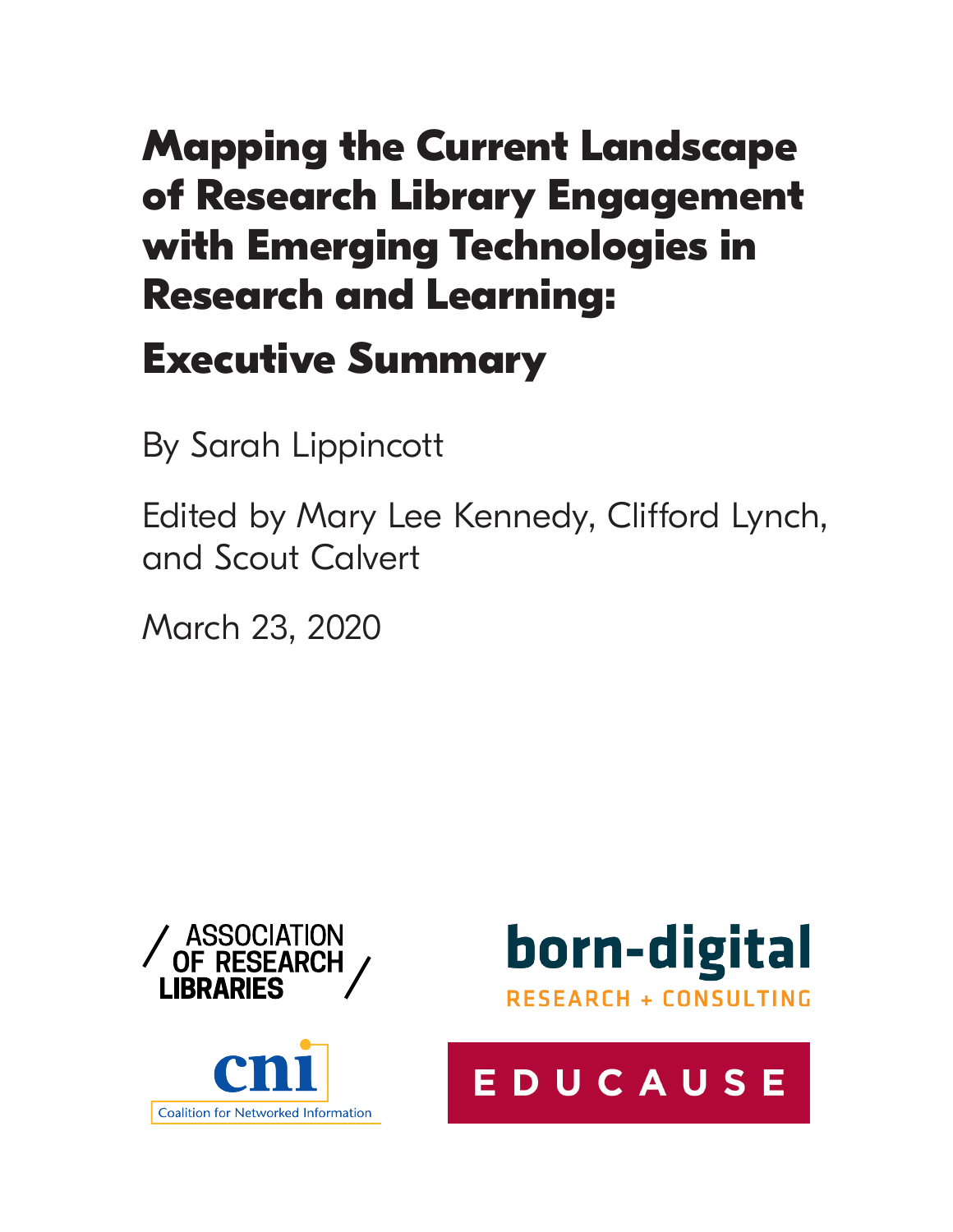# **Table of Contents**

| <b>Executive Summary</b>                                |    |
|---------------------------------------------------------|----|
| <b>Cross-Cutting Opportunities</b>                      |    |
| Facilitating Information Discovery and Use              | 8  |
| Stewarding the Scholarly and Cultural Record            | 10 |
| Advancing Digital Scholarship                           | 12 |
| Furthering Learning and Student Success                 | 13 |
| Creating and Managing Learning and Collaboration Spaces | 15 |
| Conclusion                                              | 16 |
| <b>Endnotes</b>                                         |    |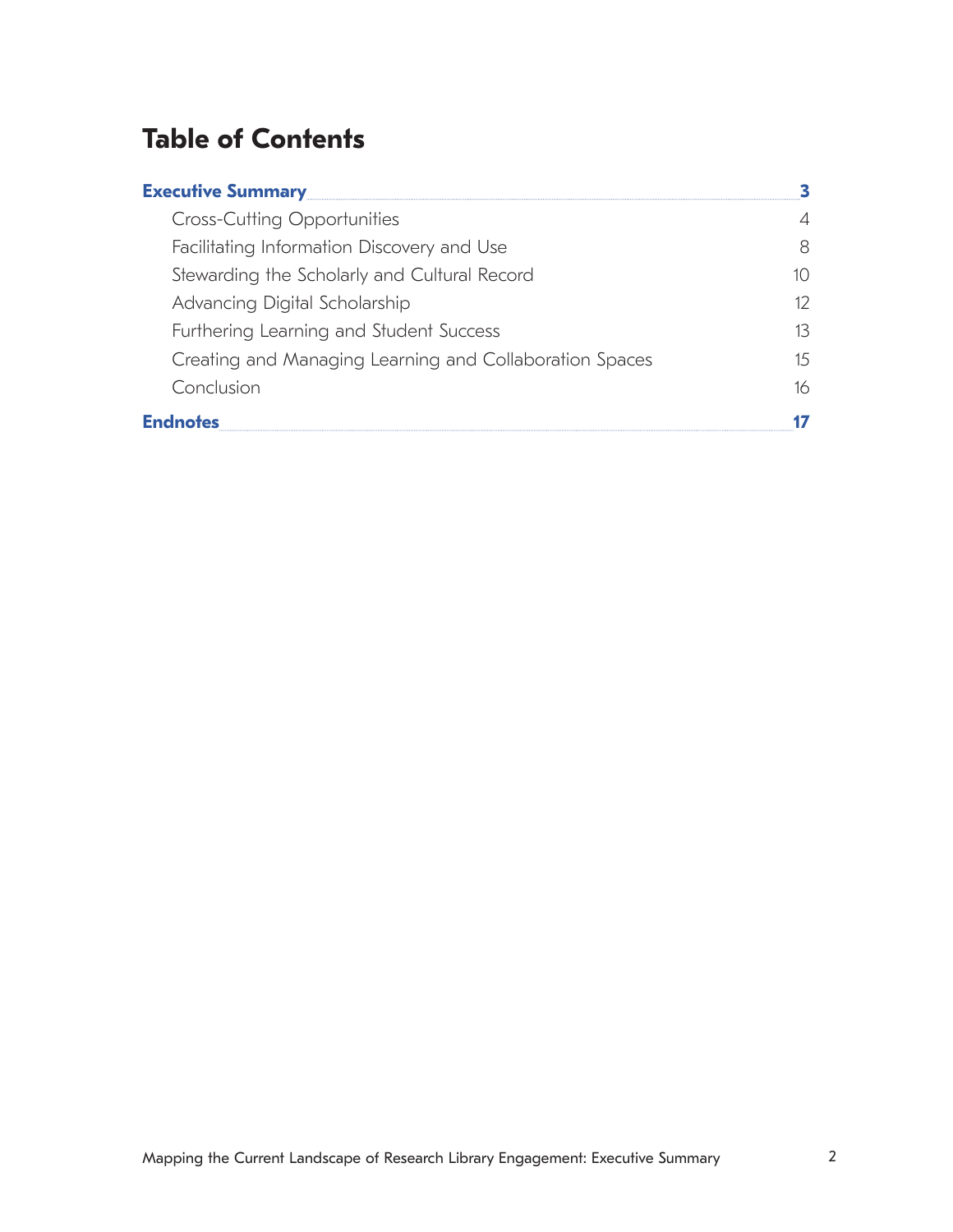# <span id="page-2-0"></span>**Executive Summary**

The generation, dissemination, and analysis of digital information is a significant driver, and consequence, of technological change. As data and information stewards in physical and virtual space, research libraries are thoroughly entangled in the challenges presented by the Fourth Industrial Revolution:<sup>1</sup> a societal shift powered not by steam or electricity, but by data, and characterized by a fusion of the physical and digital worlds.<sup>2</sup> Organizing, structuring, preserving, and providing access to growing volumes of the digital data generated and required by research and industry will become a critically important function. As partners with the community of researchers and scholars, research libraries are also recognizing and adapting to the consequences of technological change in the practices of scholarship and scholarly communication.

Technologies that have emerged or become ubiquitous within the last decade have accelerated information production and have catalyzed profound changes in the ways scholars, students, and the general public create and engage with information. The production of an unprecedented volume and diversity of digital artifacts, the proliferation of machine learning (ML) technologies,<sup>[3](#page-16-1)</sup> and the emergence of data as the "world's most valuable resource," $\stackrel{4}{\leq}$  among other trends, present compelling opportunities for research libraries to contribute in new and significant ways to the research and learning enterprise. Librarians are all too familiar with predictions of the research library's demise in an era when researchers have so much information at their fingertips. A growing body of evidence provides a resounding counterpoint: that the skills, experience, and values of librarians, and the persistence of libraries as an institution, will become more important than ever as researchers contend with the data deluge and the ephemerality and fragility of much digital content.

This report identifies strategic opportunities for research libraries to adopt and engage with emerging technologies, $5$  with a roughly fiveyear time horizon. It considers the ways in which research library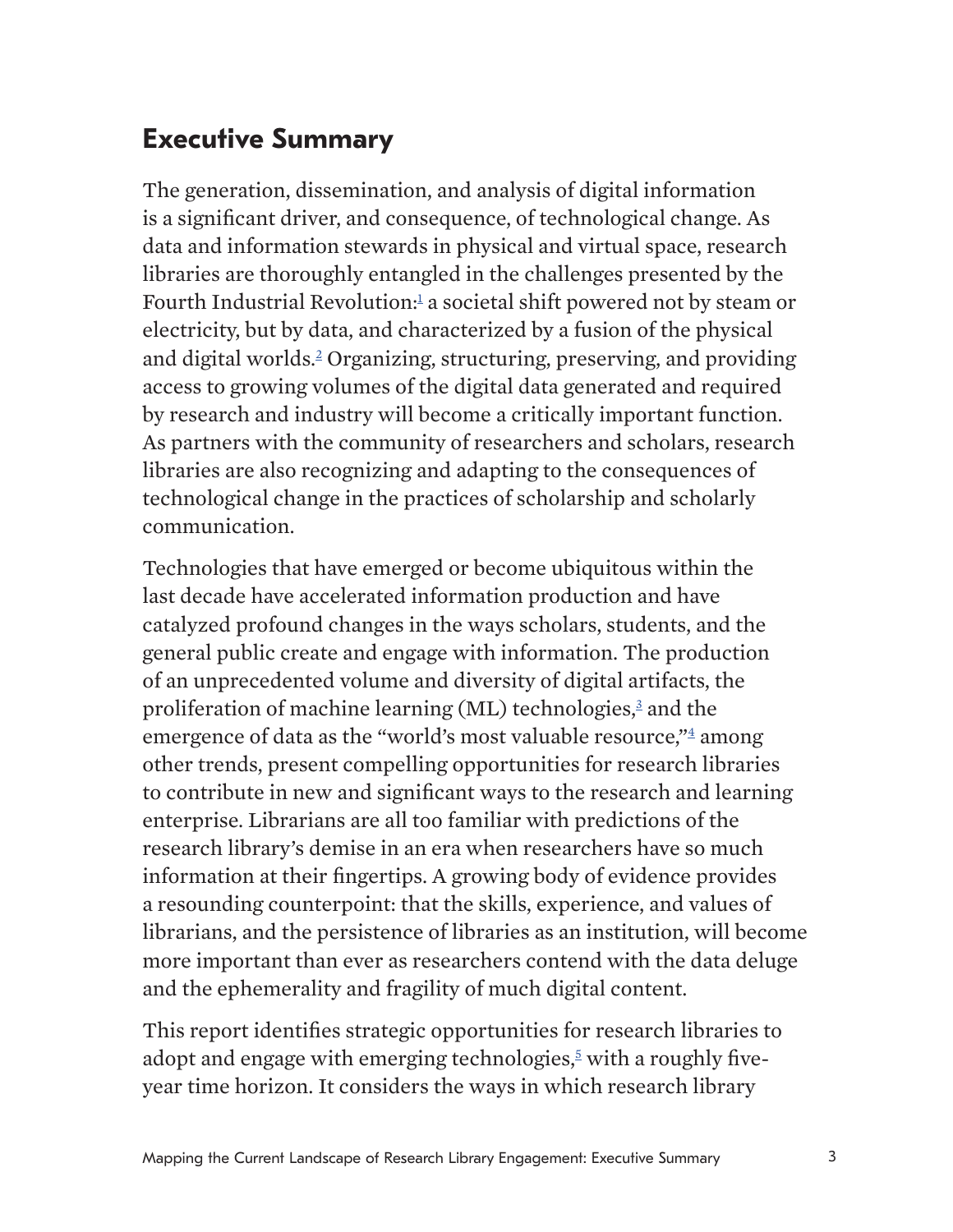<span id="page-3-0"></span>values and professional expertise inform and shape this engagement, the ways library and library worker roles will be reconceptualized, and the implication of a range of technologies on how the library fulfills its mission. The report builds on a literature review covering the last five years of published scholarship, primarily North American information science literature, and interviews with a dozen library field experts, completed in fall 2019. It begins with a discussion of four cross-cutting opportunities that permeate many or all aspects of research library services. Next, specific opportunities are identified in each of five core research library service areas: facilitating information discovery, stewarding the scholarly and cultural record, advancing digital scholarship, furthering student learning and success, and creating learning and collaboration spaces. Each section identifies key technologies shaping user behaviors and library services, and highlights exemplary initiatives.

Underlying much of the discussion in this report is the idea that "digital transformation is increasingly about change management"<sup>6</sup> —that adoption of or engagement with emerging technologies must be part of a broader strategy for organizational change, for "moving emerging work from the periphery to the core,"<sup>2</sup> and a broader shift in conceptualizing the research library and its services. Above all, libraries are benefitting from the ways in which emerging technologies offer opportunities to center users and move from a centralized and often siloed service model to embedded, collaborative engagement with the research and learning enterprise.

### **Cross-Cutting Opportunities**

# *Engage with machine learning to improve research, learning, and scholarly communication.*

Machine learning, the sub-discipline of artificial intelligence  $(AI)^8$  $(AI)^8$  that "uses collections of examples to train software to recognize patterns, and to act on that recognition,"<sup>2</sup> has demonstrated a remarkable ability to match (and outpace) human performance on certain well-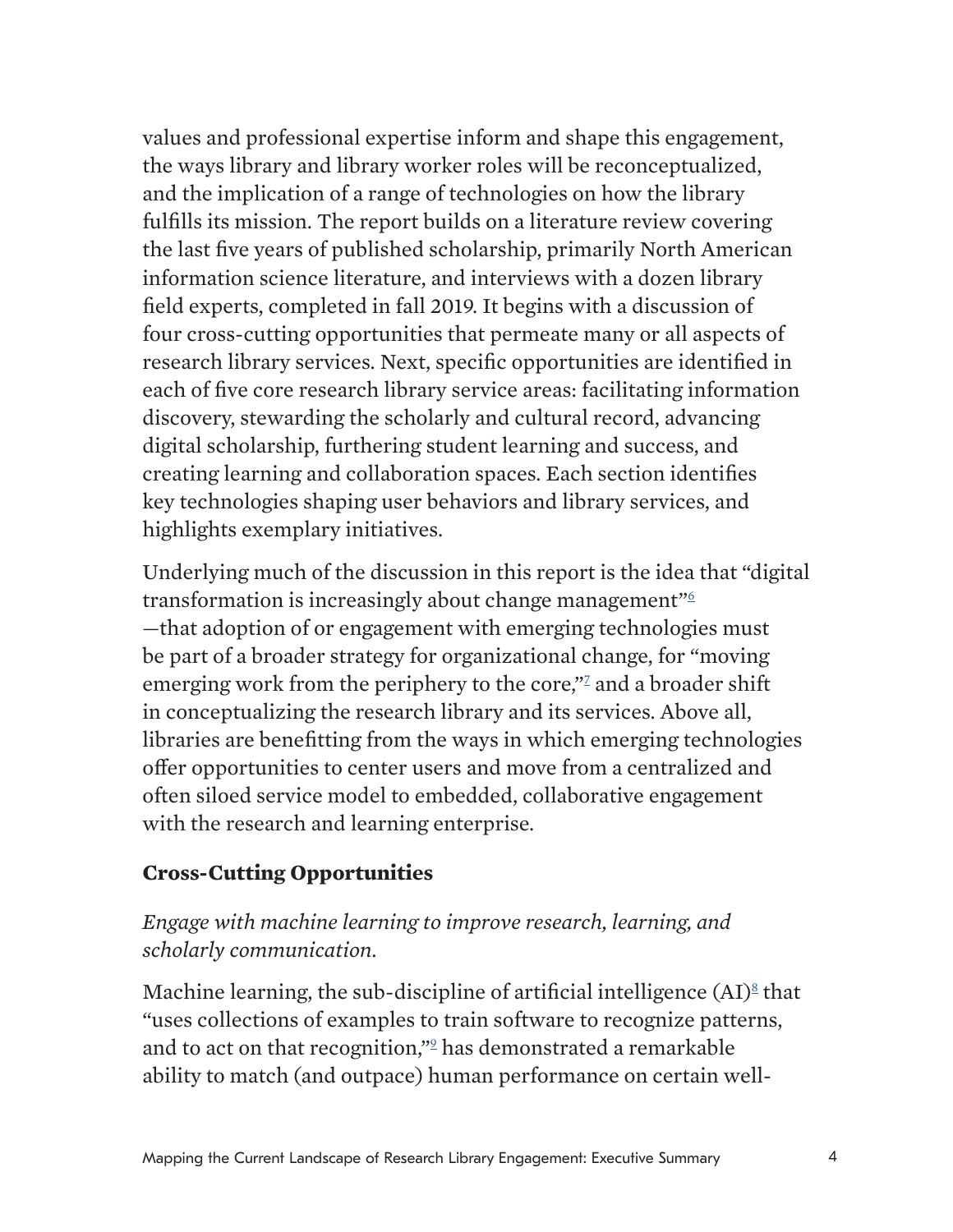constrained but complex tasks, and is already incorporated into a range of common systems and devices. The term AI has taken on a life of its own; it is frequently invoked as an umbrella term for ML, natural language processing (NLP), expert systems, and related technologies that approximate human cognition. The casual use of the term AI often erases the distinction between substantive applications (for example, pattern and image recognition) and speculative and unproven uses (for example, prediction, reasoning, formulating original ideas).<sup>10</sup> In the interests of specificity and precision, this report makes an effort to identify specific technologies (such as ML) where possible, while recognizing that some initiatives invoke AI even when the scope of their activities focuses on a specific sub-technology.

As the near-term applications of ML and related technologies shape the ways in which scholars create and engage with information, students learn and study, and communities interact with their built environments, libraries will be profoundly implicated, given their role as creators, sources, and stewards of information and as educators. Libraries can strategically engage with ML by better understanding its affordances, limitations, and risks, and by distinguishing the genuine accomplishments of ML and related technologies from AI hype. The application of ML to tasks related to classification, prediction, and pattern recognition and generation, make it particularly germane to information discovery. A number of research libraries have initiatives underway that apply ML, computer vision, natural language processing, and other techniques to automate description of largescale digital collections<sup>11</sup> and enhance discovery, access, and analysis systems.12 A few are also leading critical discourse and educational efforts on their campuses around the implications, ethics, and future of ML.13 Research libraries also have opportunities for field-level collaboration. For example, libraries could assemble the large volume of validated and labelled training data that drive ML algorithms in ways that aim to recognize or mitigate bias and that are sensitive to the specific needs of cultural heritage materials. $\frac{14}{3}$  $\frac{14}{3}$  $\frac{14}{3}$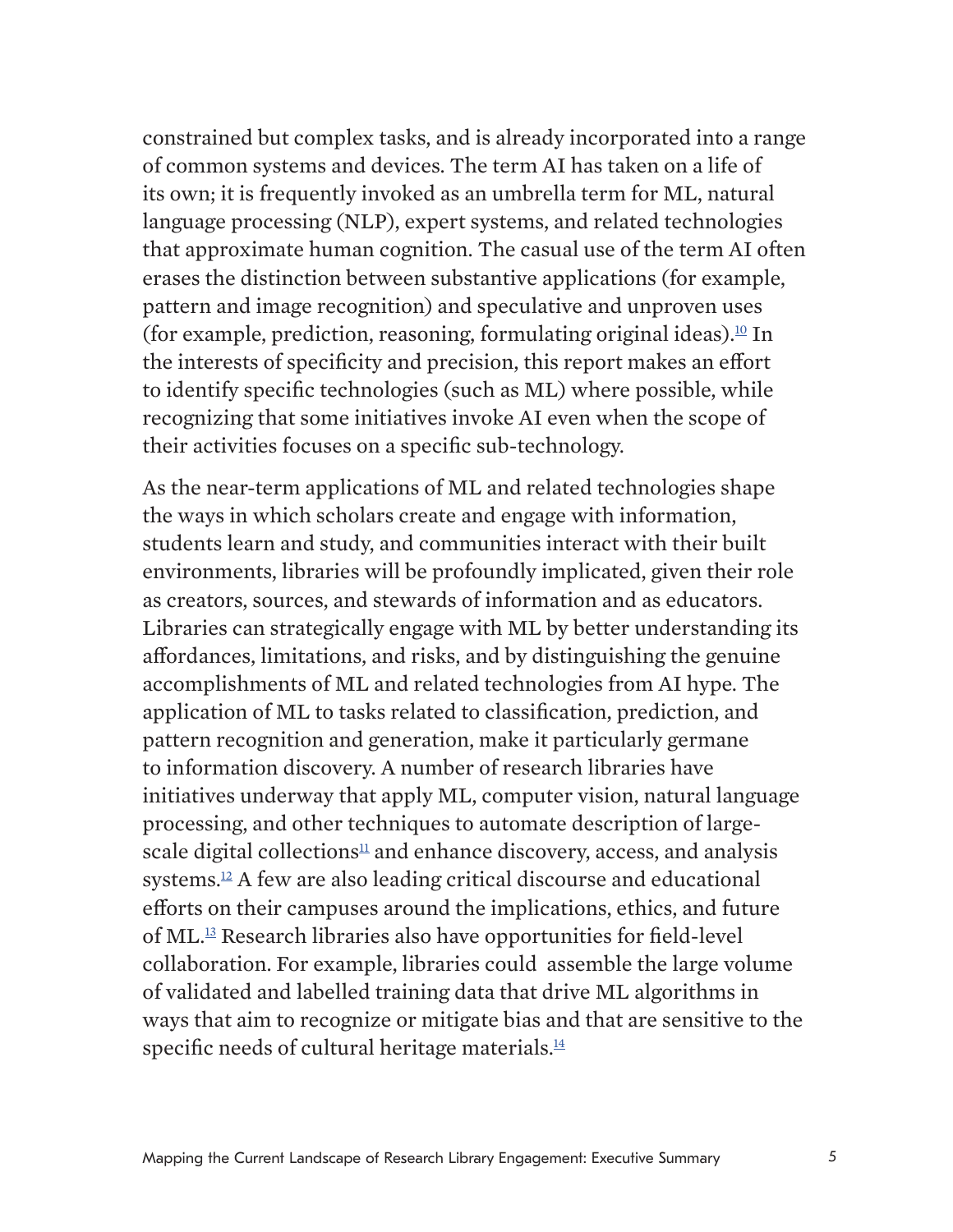### *Bolster services that recognize the centrality of data to the research enterprise.*

Big or small, textual, numeric, or visual, in support of the humanities, science, or interdisciplinary research, digital data and structured knowledge have become essential and ubiquitous scholarly inputs and first-order outputs.<sup>15</sup> Research libraries play a key role in data generation, dissemination, discovery, analysis, and stewardship and can contribute to realizing the vision of a FAIR (findable, accessible, interoperable, and reusable) data environment that advances open scholarship.<sup>16</sup> Over the next decade, advancing FAIR data will require significant investment, creating myriad opportunities for libraries. Research libraries can contribute to FAIR data by describing structured data; building and providing access to machine-actionable and ML-ready data sets that facilitate computationally driven research; collaborating with domain experts to develop descriptive standards and ontologies that support disciplinary and multi-disciplinary research by humans and machines; and maintaining reuse-driven repository infrastructure.17 Research libraries are developing services that are attuned to the needs of scholars working with very large data sets as well as the long tail of smaller, heterogeneous, unique, and often labor-intensive data sets that support research across the disciplinary spectrum. In their role as educators, librarians are also well-positioned to cultivate data fluency and the technology skills required for datacentric research methods.<sup>18</sup>

# *Integrate the library's services and collections with the networked environment.*

Researchers operate in geographically distributed, interdisciplinary, networked environments. Scholarly communication has also become diversified and disaggregated. The library's role in information management is being reenvisioned: no longer solely a steward of a unified local collection, the library becomes the facilitator of a networked suite of open and extensible tools, resources, and services. Building local research collections will eventually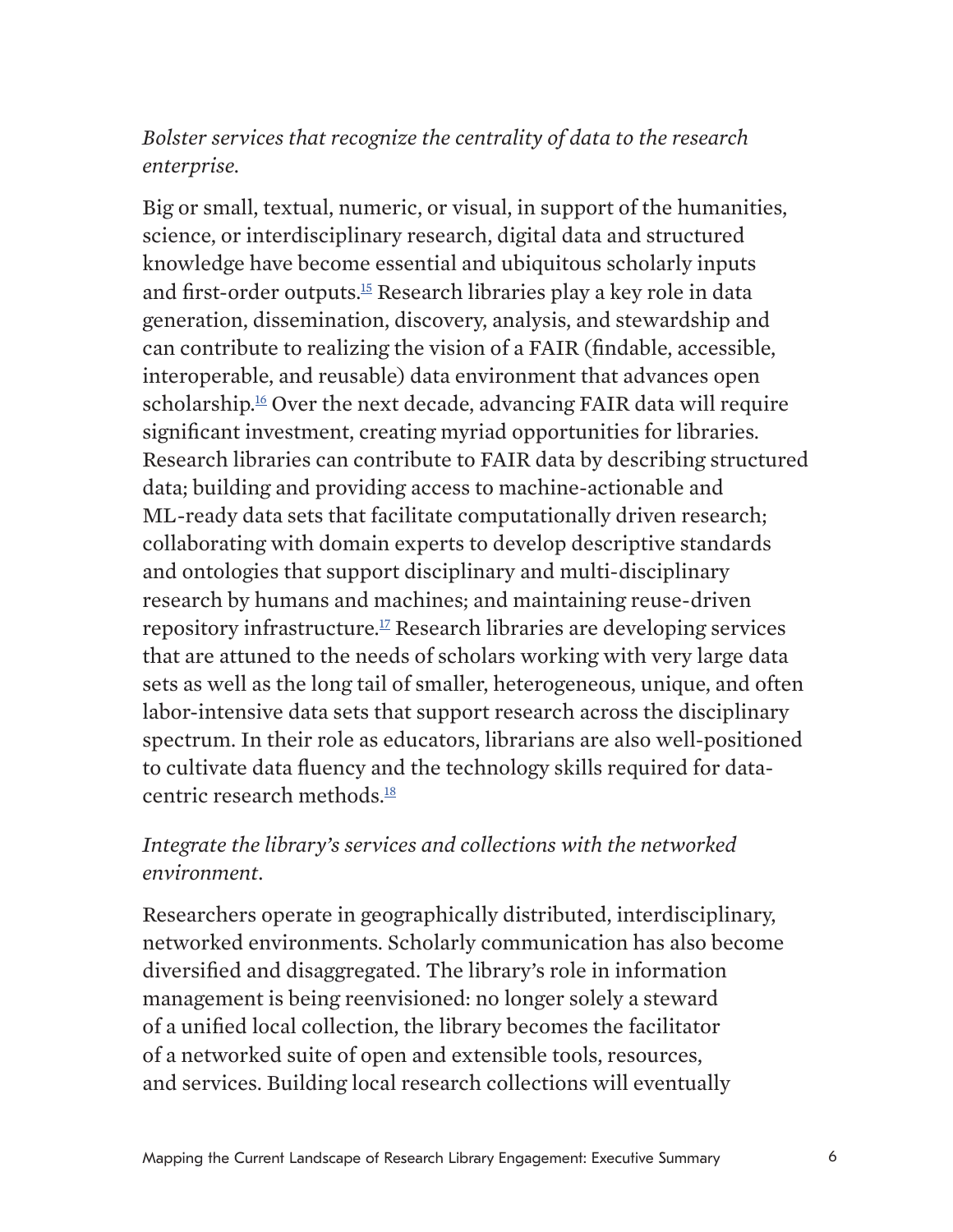diminish in importance, while curation and facilitated access to information become critical. $19$  Research libraries are leveraging emerging technologies to make their services and collections interoperable and more seamlessly integrated into the lives and work of their constituents. For example, research libraries are ensuring that their unique digital collections—including digitized special collections, institutionally published content, and expert profiles are interoperable with web-scale and federated discovery tools, by creating harvestable, machine-readable metadata, and associating them with persistent identifiers. As research praxis routinely crosses institutional and geographic boundaries, research libraries also have opportunities to act consortially or outside of their local framework to maximize their impact. Research libraries could, for example, develop coordinated models of research data stewardship in which individual institutions assume responsibility for a segment of data (such as data defined by domain or type) based on local strengths and capacity.<sup>[20](#page-19-0)</sup> Conversely, libraries could contribute their expertise to initiatives that are not affiliated with or hosted by their (or any) campus, such as specialized "data communities."<sup>[21](#page-19-1)</sup>

#### *Cultivate privacy awareness and privacy services.*

Emerging technologies are redefining expectations of privacy and creating tensions around the ethical use of personal data. The ease of constant surveillance is facilitated in physical space by Internet of Things (IoT) technologies that collect continuous streams of data, and in virtual space by the collection of digital analytics by campus and third-party systems. ML tools can process this data with remarkable speed and precision, making genuine data de-identification nearly impossible. As students and scholars come to expect (datadriven) personalized digital services and campuses expect to reap the benefits of large-scale data analytics, libraries will have critical choices to make. Research libraries can play a key role in helping their campus communities develop a nuanced understanding of privacy in physical and digital space. In their own work, libraries can commit to transparent data collection retention and use policies, and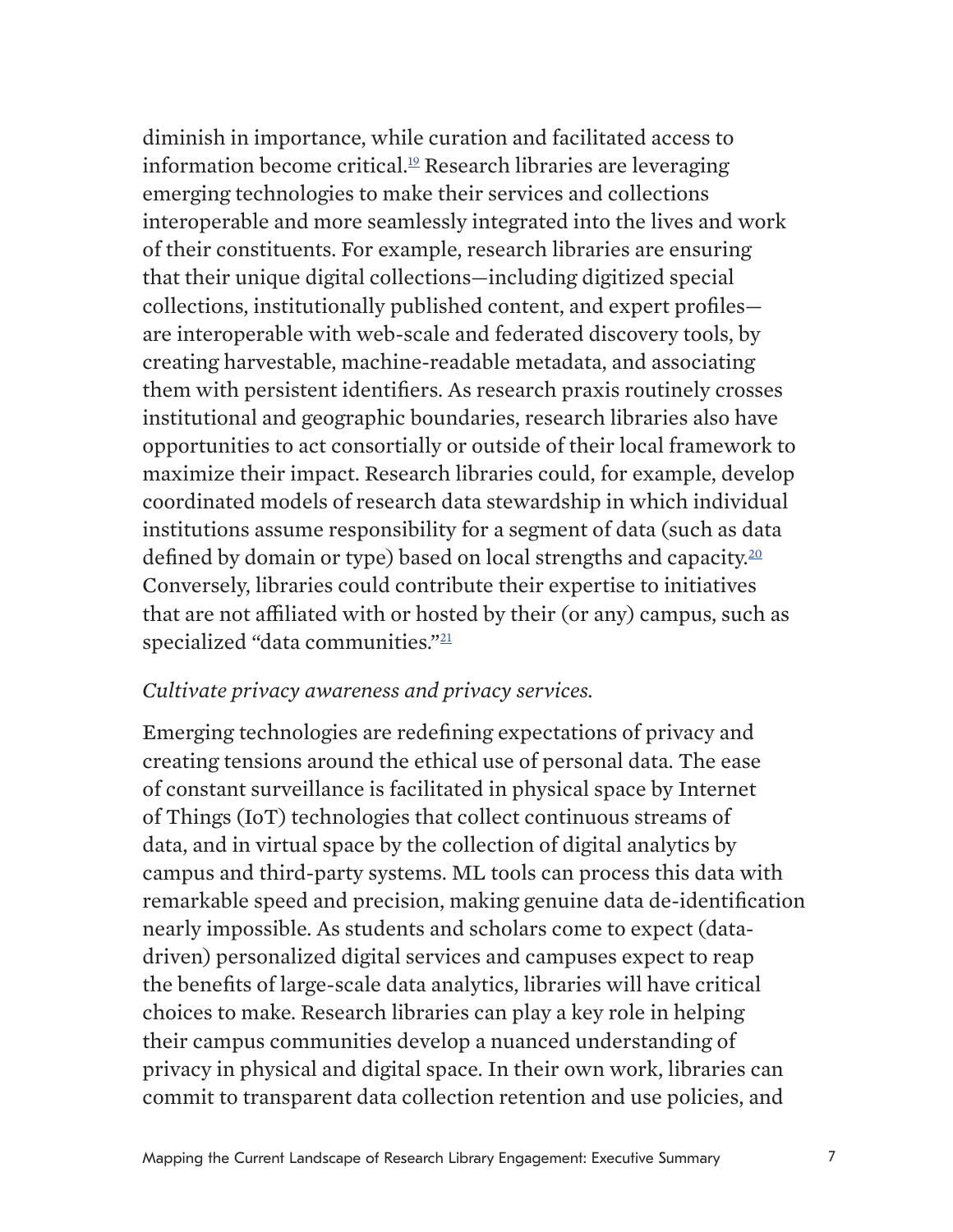<span id="page-7-0"></span>conscious, thoughtful management and control of personal information. This includes negotiating vendor agreements that protect reader privacy, $22$  offering trade-offs between privacy and personalization where appropriate, $23$  and establishing boundaries around their participation in campus-wide data collection efforts.<sup>24</sup>

A genuine commitment to privacy may become one of the library's fundamental distinguishing features; $25$  many libraries are working to provide (physical and virtual) spaces that consciously minimize and make transparent the ways in which users may be tracked or their data collected. Libraries have an opportunity to position themselves as leaders in privacy education and privacy-aware approaches to personalization, learning analytics, and the use of tracking technologies on campus. A core component of user-centered library services will be positioning users at the center of discussions about the ethical use of user data and the implementation of tracking devices, algorithmic decision-making tools, and other potentially invasive technologies in libraries.

### **Facilitating Information Discovery and Use**

#### *Invest in user-centered discovery tools.*

The widespread adoption of web-scale discovery tools, combined with a landscape of information overabundance, has upended "the notion that the library attempts to licence or provide access to all [published] material" and instead has prompted libraries to focus on creating and licensing discovery tools and services that navigate and curate content.26 Some of the most promising uses of emerging technologies to make search and discovery more user-centered include various kinds of enhanced search, NLP-based automated text-processing tools, recommendation systems, and personal assistants. While libraries may develop homegrown solutions, most of these tools will be commercial products, making them potentially problematic with regard to privacy. Aspirationally, these technologies expand discovery beyond simple search and retrieval, reconceptualizing it as a process of exploration and engagement with networked information.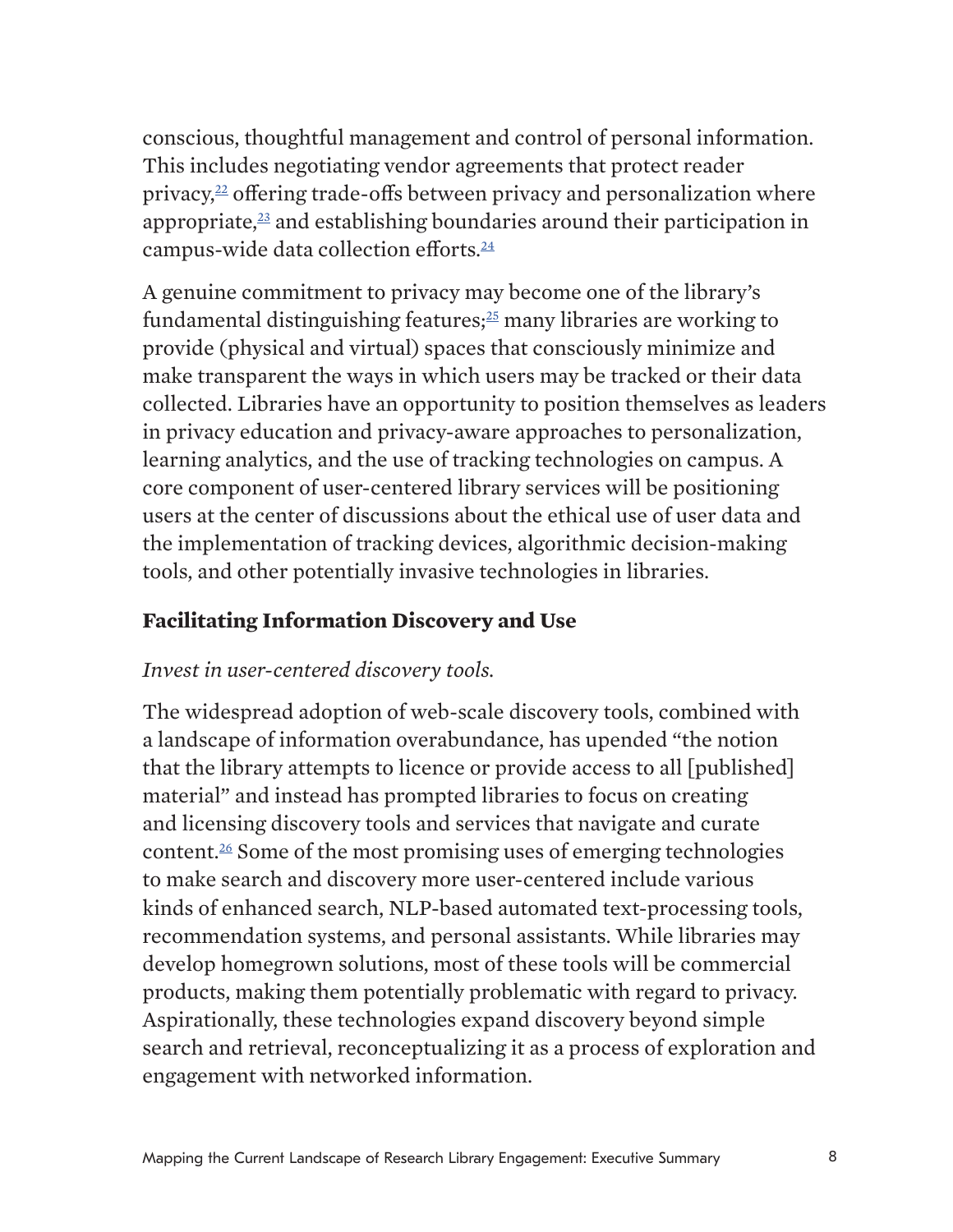### *Reveal hidden digital collections through enhanced description.*

The acceleration of digitization and born-digital content creation has left libraries facing an ever-increasing backlog of resource description to drive traditional collection discovery and navigation tools and methods. As libraries place increasing value on their unique local collections, they need new ways of making those collections discoverable and navigable to internal and external audiences, both human and machine. A number of academic libraries are experimenting with technologies such as ML algorithms (including facial recognition and image recognition/classification) and natural language processing to automate metadata creation, improve discoverability of visual information, and provide unprecedented access to their rich digitized and born-digital collections.

#### *Expose library collections beyond library systems.*

As information becomes distributed, diversified, and open, researchers prefer web-scale discovery tools that aggregate resources from a range of sources over siloed library catalogs and digital asset management systems.<sup>27</sup> Research libraries have a number of strategic opportunities to integrate library collections with a range of other open, digital resources, enriching the information available to users on the open web. Research libraries are meeting users where they are by implementing search engine optimization techniques; exposing metadata for harvesting by aggregators, such as the Digital Public Library of America; providing application programming interfaces (APIs) that permit new forms of computational engagement with collections; adopting interoperability standards, such as the International Image Interoperability Framework (IIIF), $^{28}$  to facilitate discovery and reuse; and participating in linked open data (LOD) initiatives. The shift towards revealing local collections to external audiences rather than the reverse, a trend Lorcan Dempsey has called the "inside-out library"29 and one component of what other authors have termed the "library as platform,"<sup>30</sup> is a natural consequence of an open, oversaturated, and networked information landscape.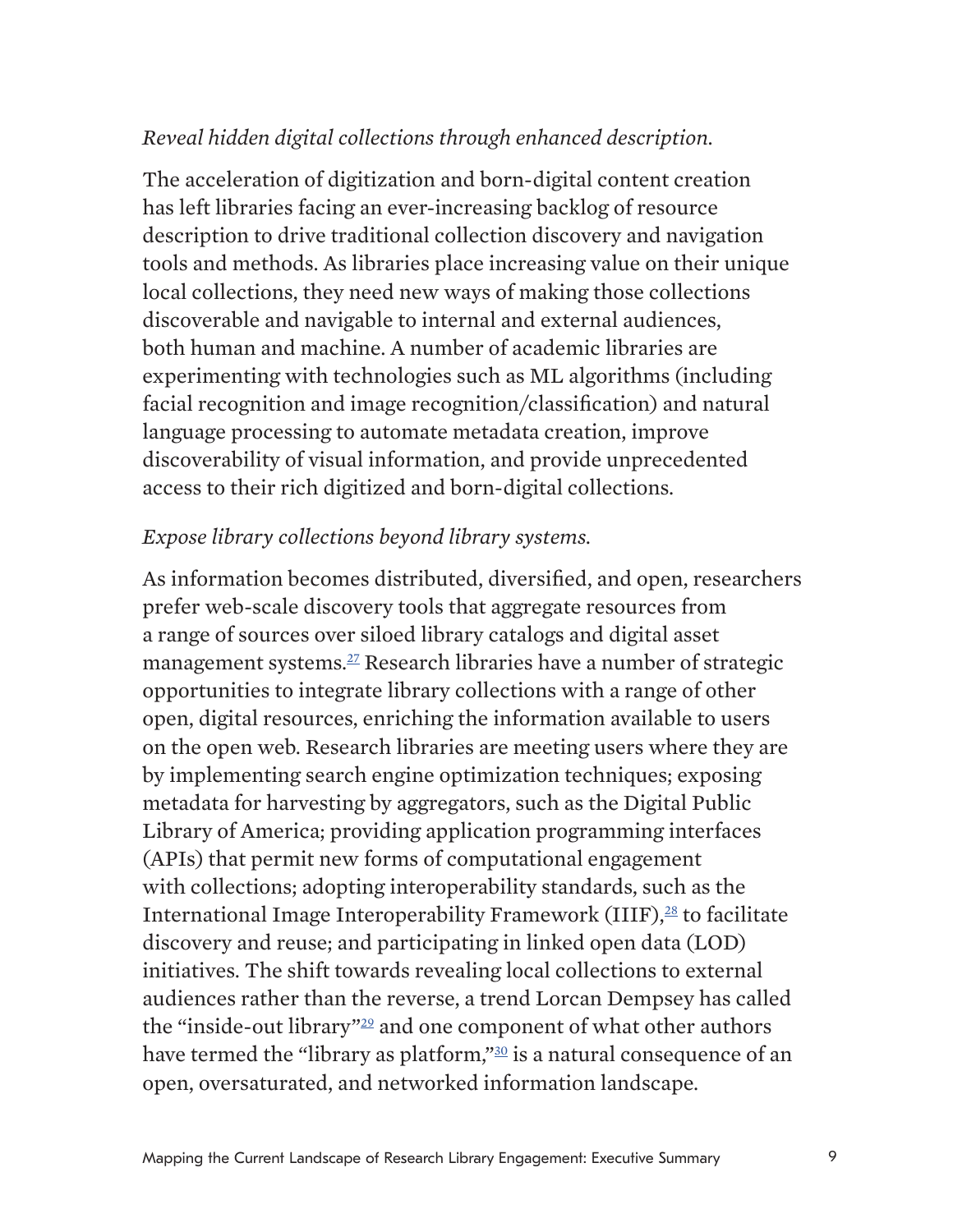### <span id="page-9-0"></span>**Stewarding the Scholarly and Cultural Record**

### *Advance open research and publishing practices.*

By supporting open research practices—including the adoption of open metadata standards, creation of machine-readable publications, and deposit of outputs (including underlying data and code) in open repositories—libraries make research more discoverable, reusable, reproducible, and durable. These practices improve both the quality of scholarship itself and the quality and manageability of the scholarly record. Libraries play a critical role in achieving FAIR (findable, accessible, interoperable, and reusable) research data through their curation, education, and preservation activities. $31$  Realizing the vision of FAIR scholarship will be a central challenge for the research community over the next decade.

# *Reinforce integrity and trust in the scholarly and cultural record.*

Memory institutions are built on trust: the trust that materials under their stewardship are authentic, immutable, and preserved in perpetuity or de-acquired through a transparent and well-understood process. Emerging technologies pose new challenges for fulfilling the role of trusted steward. The assurance of authenticity, for example, is threatened by the ease of manipulating and altering digital media, and the complexities of determining provenance of digital materials. Deep fakes—counterfeit video, audio, still images, and textual content created using ML—pose a particular challenge. Research libraries have a range of digital forensics tools at their disposal to authenticate digital artifacts and collections at the time of accession and throughout their life cycle. They are also identifying secure pathways—possibly involving distributed ledger technologies (such as blockchain) and public key infrastructure (PKI)—to acquire copies of digital objects from sources they trust, documenting and proving the chain of custody, and any changes that have been made to it along the way. $32$ After accessioning, fixity checking continually proves objects and collections do not change over time, due to degradation of the content,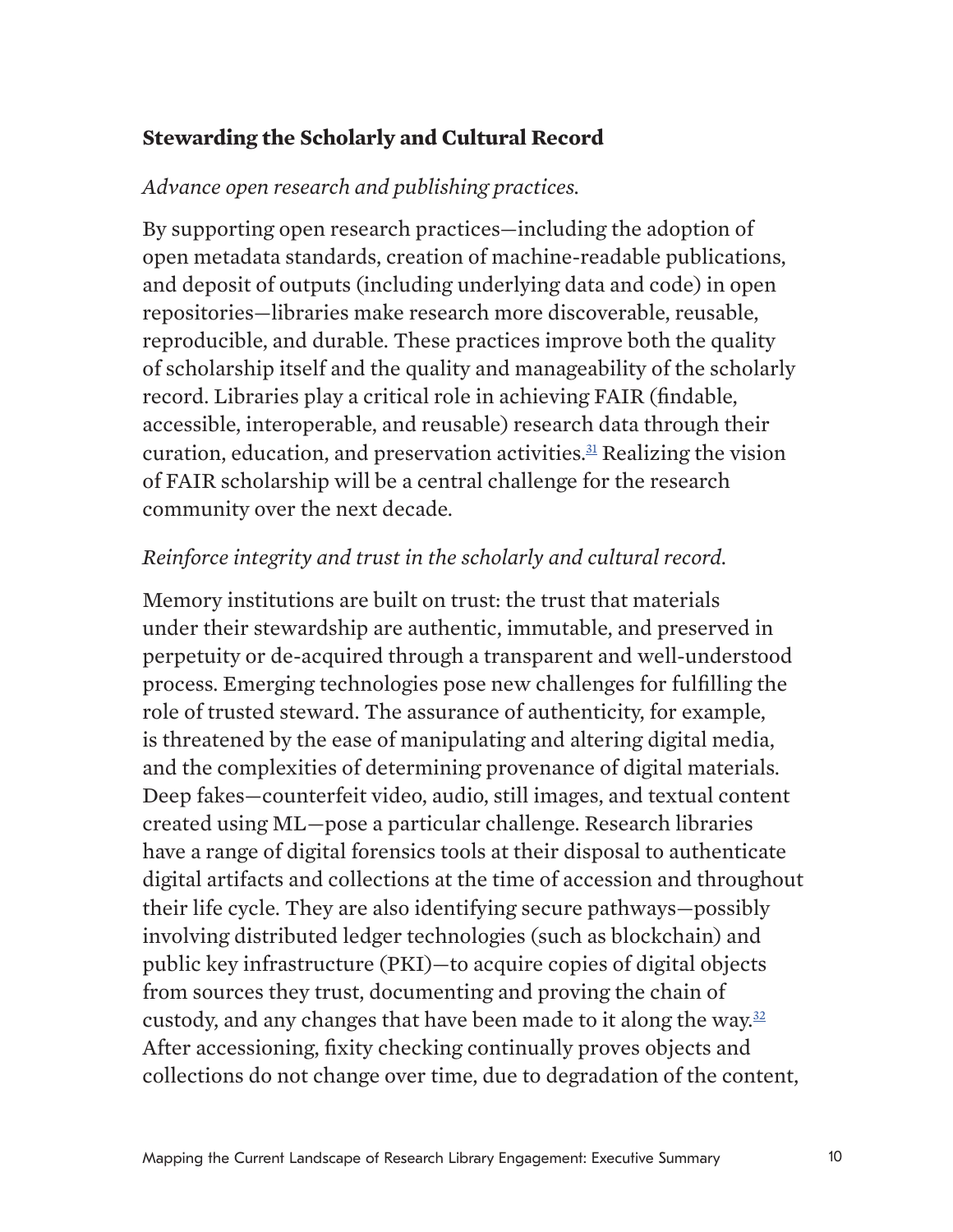or to intentional or accidental manipulation. Underlying all of these processes is the need to maintain security and integrity of computing and storage operations in the face of cyberattacks<sup>33</sup> and natural disasters. Finally, librarians also help their constituents develop the skills needed to assess and critically engage with the integrity and reliability of information.

#### *Preserve the evolving scholarly and cultural record.*

The expanded scholarly and cultural record has amplified both the technical and social barriers to achieving digital preservation at scale. On the technical front, emerging technologies have led to new types of research and creative outputs that require new approaches to digital preservation, as well as an unprecedented rate of digital content creation. Software, 3-D data, dynamic web content, and the inputs and outputs of ML, among other media, push the limits of established digital preservation practices. The digital cultural and historical record—the massive volumes of digital images and video, news, social media posts, and other web-based content that constitute essential evidence for present and future scholarship—will be incompletely preserved its scale and complexity[.34](#page-20-0) Addressing the thorny questions of what can and should be preserved over the long term, will require deep cross-institutional coordination and cooperation[.35](#page-20-1) On the social front, the distributed and licensed nature of digital scholarly and cultural content presents legal, administrative, and financial barriers. Even as emerging technologies have destabilized the digital preservation environment, they have also offered new solutions and opportunities. A few libraries—and their collaborators in computer science and information technology departments—are leveraging developments in containerization, distributed ledger technologies (such as blockchain), new storage media, and automation of digital preservation practices through ML to help ensure that the expanded scholarly record remains accessible well into the future.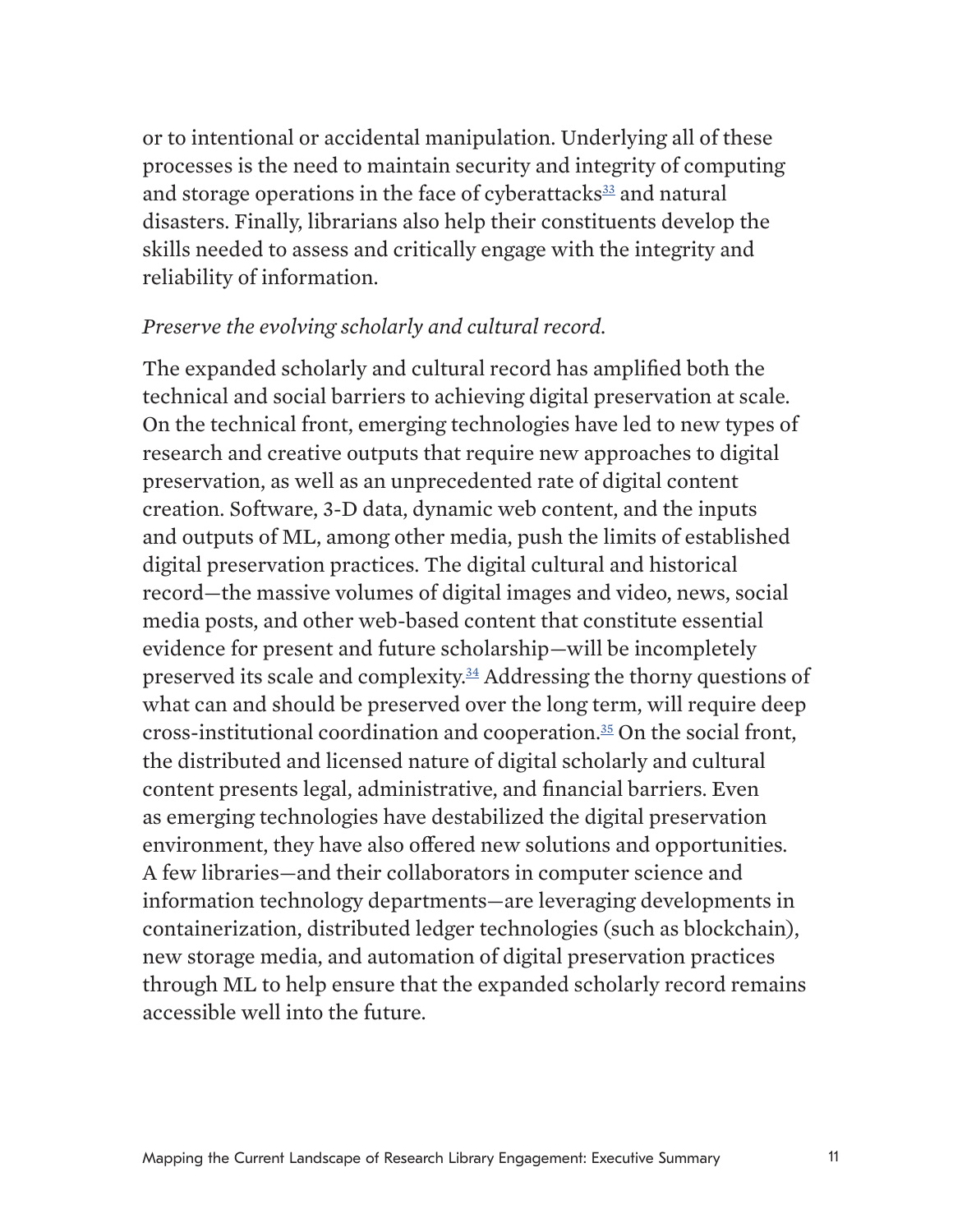### <span id="page-11-0"></span>**Advancing Digital Scholarship**

### *Develop data services that work for big data[36](#page-20-2) and small data across disciplines.*

Academic and research libraries are natural partners with others involved in data management activities, and many maintain robust and active research data management services. Librarians have the disciplinary, information management, and technology expertise required to manage data throughout its life cycle. The profile of library data services is being shaped by a number of forces, including the expanding emphasis on data-driven research in humanities and social sciences fields and the need for infrastructure and services that recognize data as a living asset. As they work with complex, heterogeneous, and mutable data sets, scholars need tools and education that facilitate analysis, sharing, and preservation. Emphasis on data use and reuse has profound implications for repository infrastructure, entailing a shift from infrastructure optimized for storage and retrieval to one optimized for analysis and sharing. $37$ While a few libraries have made strides in this area, most data repository services remain focused on helping scholars meet federal and funder requirements around data deposit. Research libraries also face challenges as they design data services and infrastructure that are sensitive to discovery and analysis methods that vary widely by discipline.

#### *Provide and sustain machine-actionable collections.*

Some of the most innovative digital scholarship work uses computational processes to derive new insights from vast troves of digital and digitized content held in library collections. Text and data mining have gained traction with many scholars in a range of disciplines as they seek more nuanced methods of discovery and analysis.38 Machine-actionable collections enable researchers to go beyond simple information retrieval, treating collections (including their metadata, full-text, and relationships) as the input for powerful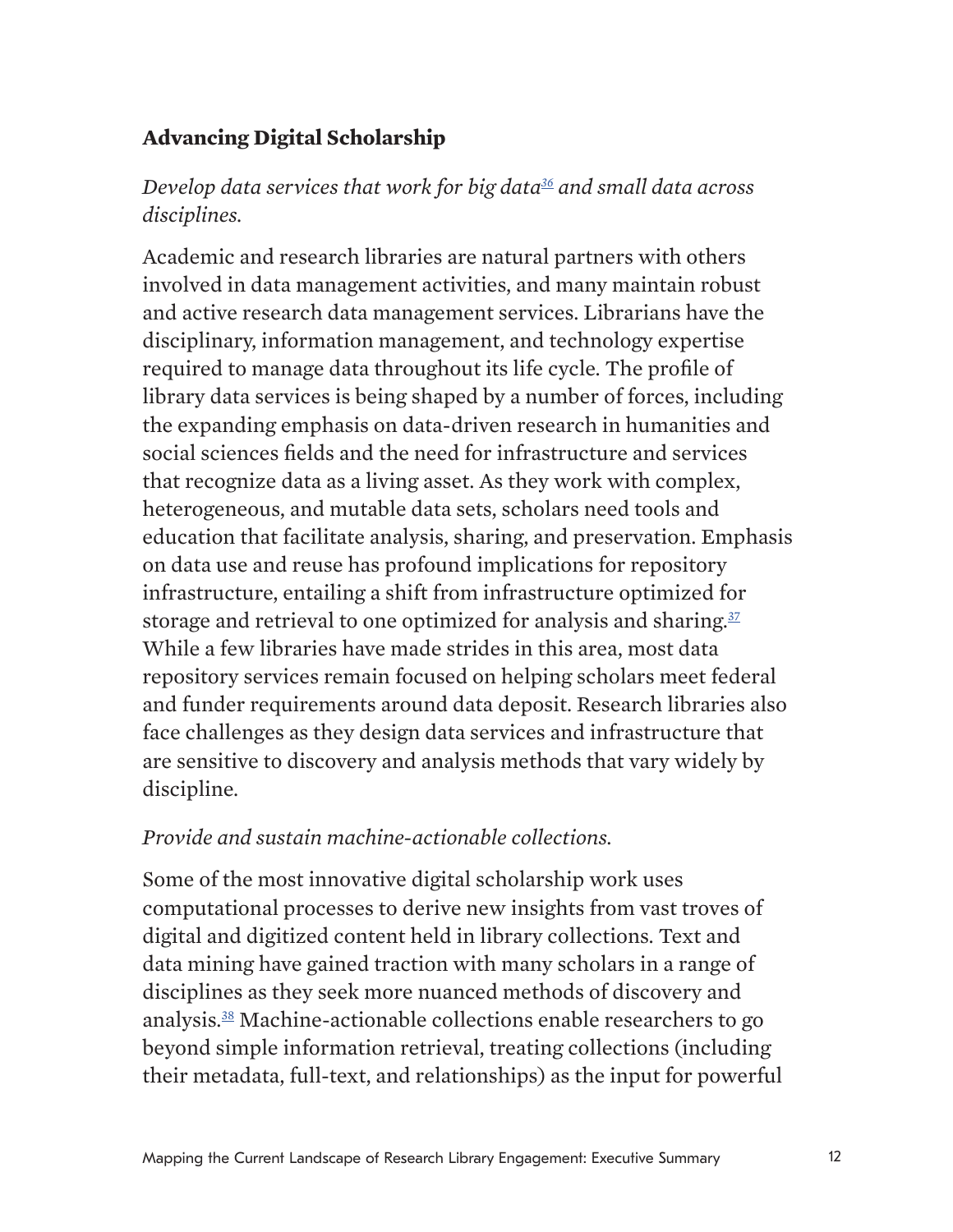<span id="page-12-0"></span>computational processes. Such initiatives as the Collections as Data project encourage cultural heritage institutions to thoughtfully develop digital collections (licensed, purchased, and unique) and allied services (for example, workshops, consultations, digital platforms) that support "computationally-driven research and teaching."[39](#page-21-0) This means not only making digital collections available online, but providing them as structured, machine-actionable data sets. Machine-actionable collections are essential not only for human-driven computational research, but for the development of new ML tools, which rely on large quantities of structured data to become proficient at a task. Libraries can apply their "expertise and practical experience in creating and managing classification systems" to develop ML training sets that serve the needs of cultural heritage institutions. $40$ 

# *Deliver data science education and consultation.*

Data science proficiency has rapidly become a core competency for researchers and students, as scholars in many or most disciplines routinely rely on computational data analysis in their research and learning[.41](#page-21-1) Research libraries can cultivate the data science skill sets to sustain and expand these practices. Some research libraries have identified a niche in providing tailored educational offerings for faculty members and students outside of STEM fields, who may lack opportunities within their department or program of study. $42$  These informal educational programs can help undergraduate and graduate students in all disciplines become proficient in common data science tools (such as electronic lab notebooks), techniques (such as web scraping), research data management practices, compliance with funder and federal policies, and open science principles.

### **Furthering Learning and Student Success**

# *Build digital fluency and digital scholarship skill sets.*

Research libraries provide a range of informal education and consultation to impart the digital skills that contribute to the academic and professional success of undergraduates, graduate students,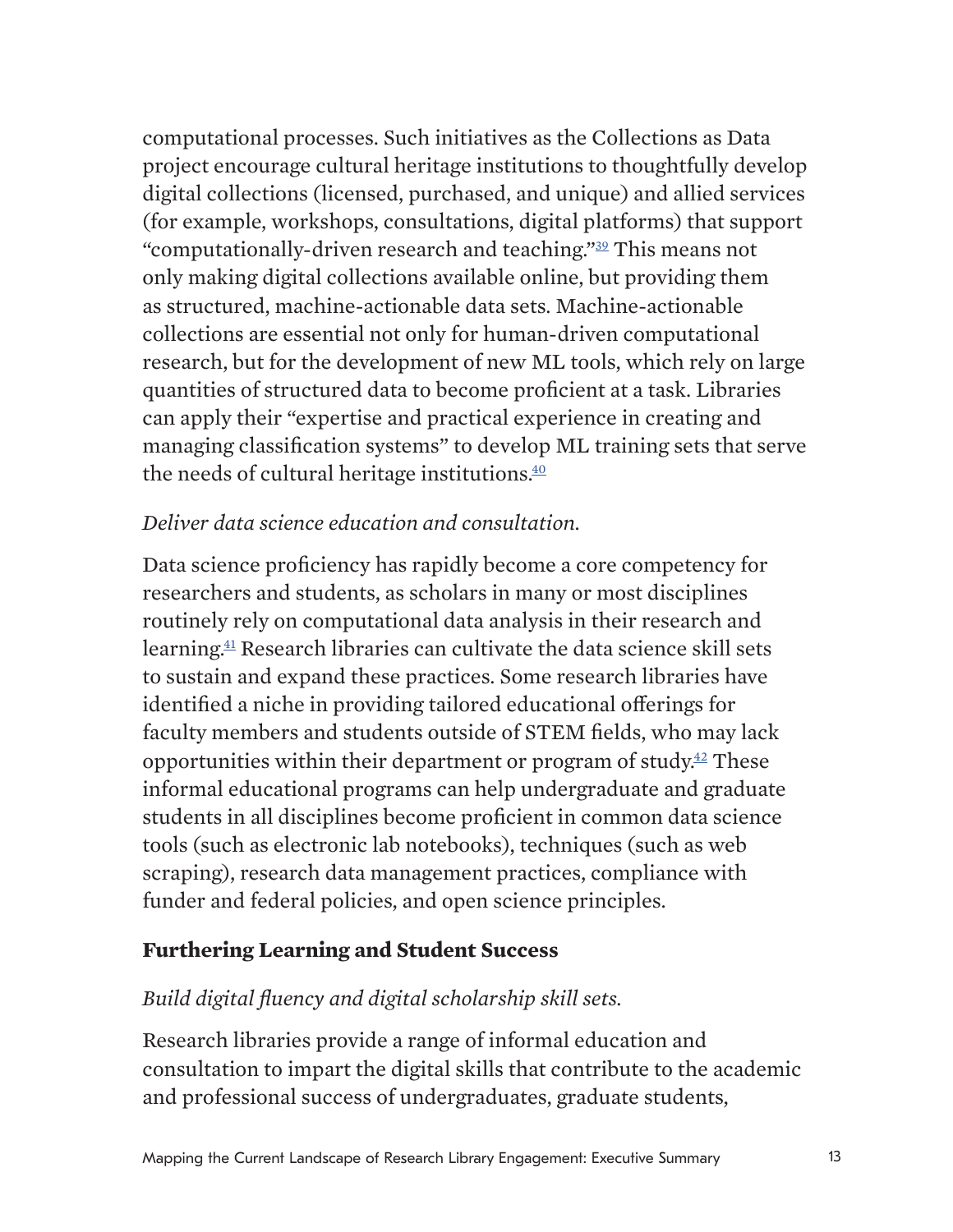and early career researchers. These include workshops that teach concrete digital scholarship and coding skills, such as programming languages, $\frac{43}{12}$  software carpentry, $\frac{44}{12}$  and data visualization; $\frac{45}{12}$  research data management and open science practices; and scholarly communications topics such as copyright, identity management, and navigating academic publishing. Longer-term cohort-based educational programs have also become popular. These programs often encourage interdisciplinary engagement with an emerging technology over the course of a semester or longer.<sup>46</sup> A few research libraries have also launched formal programs that fill gaps in the academic curriculum, for example, the Temple University Libraries' interdisciplinary cultural analytics certificate.<sup>47</sup> In addition to digital scholarship skills, research libraries have opportunities to help students critically engage with and optimize their use of a new generation of productivity tools, many powered by ML, that promise to assist users in a range of tasks related to learning and study.

The ease of publishing information and misinformation on the web, the growing sophistication of counterfeit content, and the use of black box algorithms to generate and display information mean that achieving digital fluency<sup> $48$ </sup> also requires that students be able to interpret and evaluate an unprecedented array of new media formats and sources. Students need to understand not only the credibility and reliability of textual media, they need data and algorithmic literacy skills, strategies for distinguishing between genuine and manipulated or fabricated digital content, and an understanding of online data privacy. Libraries are well-positioned to deliver an expanded digital fluency curriculum in partnership with faculty members, campus IT, and other collaborators.

### *Foster critical engagement with and access to emerging technologies for all students.*

As third spaces, independent from any campus department, libraries have become hubs of technology access for students in all majors. Technology-rich learning and information commons, collaboration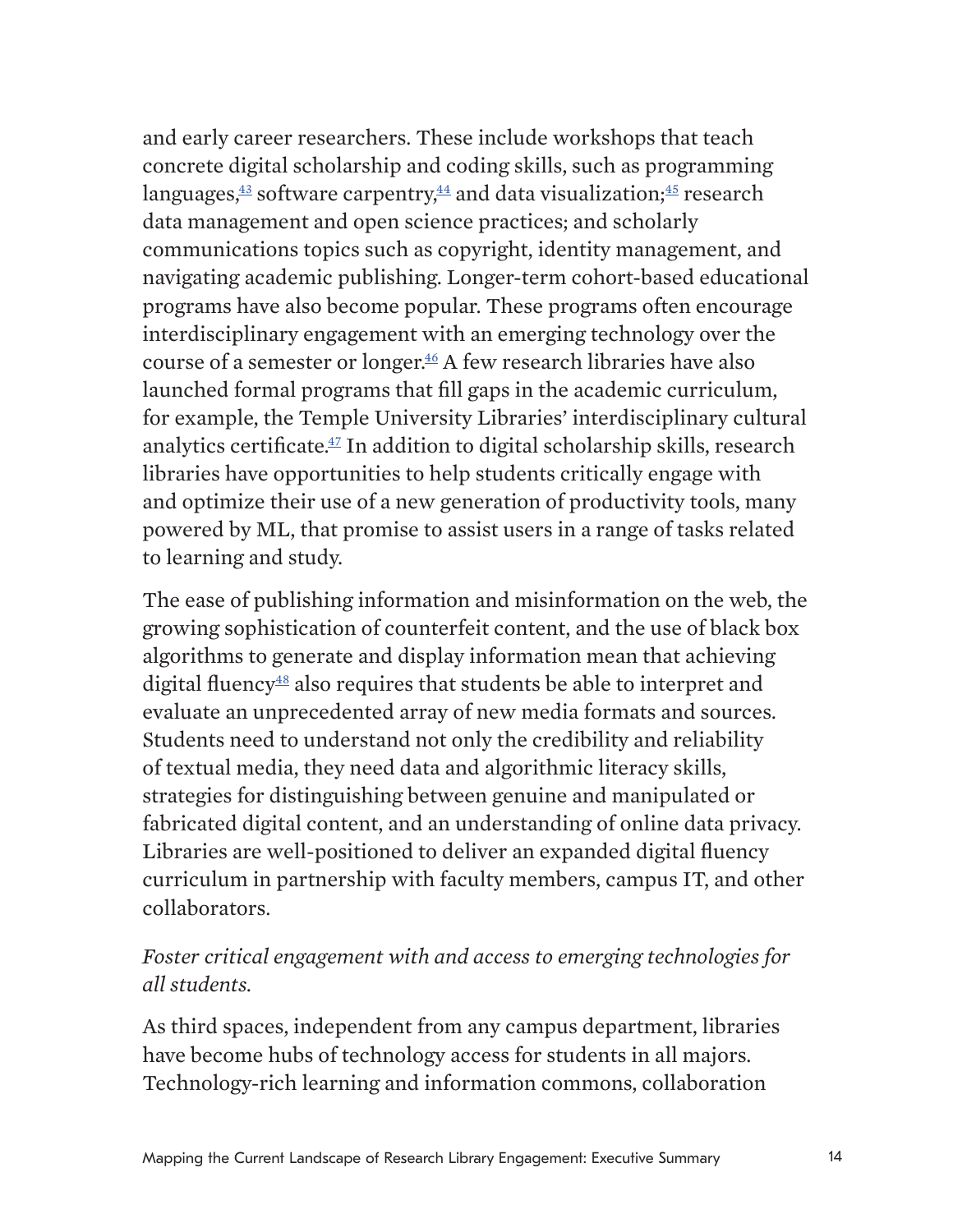<span id="page-14-0"></span>studios, makerspaces, and labs are now commonplace in libraries. Locating digital scholarship centers within libraries can help to democratize and de-silo access to cutting edge technologies, encouraging cross-disciplinary collaboration and discovery.<sup> $49$ </sup> These spaces provide access to specialized software and hardware for fabrication (such as 3-D printers, computer-aided design and drafting software); visualization (such as high-resolution displays); immersive reality (such as VR headsets); and other digital research and creation methods. When libraries apply their existing expertise as educators to new forms of knowledge production, they can help their communities thoughtfully and productively engage with technology in these spaces. Librarians are equally well-positioned to collaborate with faculty on the pedagogically grounded integration of technologies such as immersive reality and information visualization in the classroom.

#### **Creating and Managing Learning and Collaboration Spaces**

#### *Create dynamic, networked spaces that promote new forms of inquiry.*

While leading-edge technology is often most conspicuous in makerspaces and labs, some of its most transformative potential lies in the seamless and often invisible integration of emerging technologies into the full library-visitor experience. The use of Internet of Things technologies presents a particularly compelling opportunity for library spaces (whether in the library building or embedded in shared spaces around campus) and services to dynamically adapt to user behaviors. The ubiquitous integration of sensors and networked technologies into the library's physical spaces could transform it into "a living-learning lab that senses and studies human dynamics, human-computer interactions, and human-building interactions."50 Libraries have an opportunity to pioneer inclusive, privacy-aware approaches to this integration of sensing technologies in the public sphere. Creating networked library spaces complements the library's role as data provider and steward, as a node for digital information discovery, and as a promoter of critical engagement with emerging technologies and the changing nature of research and information behavior.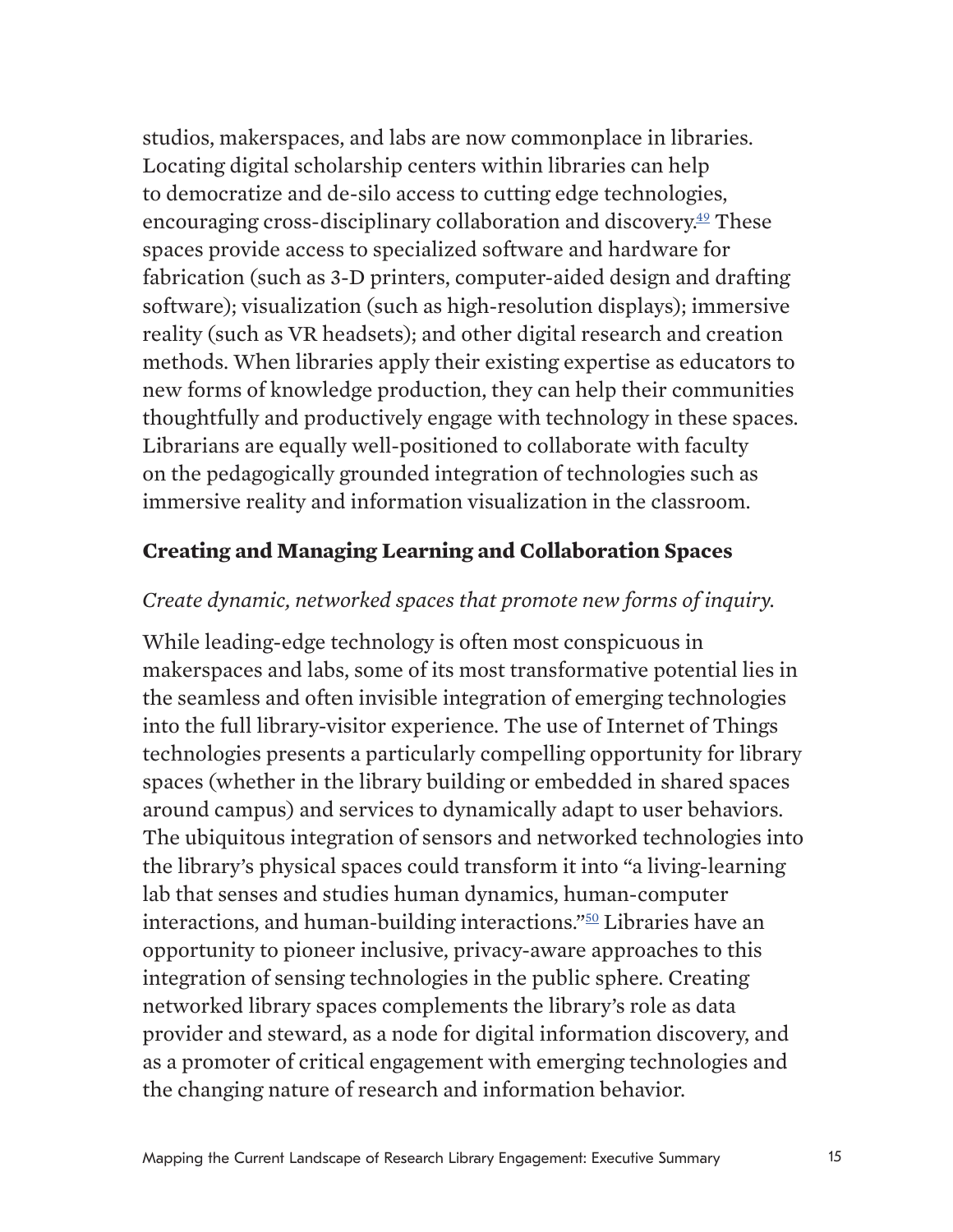#### <span id="page-15-0"></span>*Enhance the user experience in library spaces.*

Emerging technologies offer a range of opportunities for libraries to make spaces more welcoming, navigable, interactive, comfortable, and productive. Libraries are experimenting with the Internet of Things (IoT), particularly beacon technology, to create self-guided library tours and navigational aids,  $51$  build augmented reality (AR) exhibits,  $52$ provide location-specific mobile alerts,<sup>53</sup> help users locate materials in the library stacks, $54$  and facilitate access to bookable or restricted spaces or items.55 Emerging technologies can also be deployed to enhance a sense of community within library spaces. Several speculative apps propose to help users locate and connect with others in a library space who share their interests, allowing them to form study or collaboration groups on the fly.<sup>56</sup> As they engage with beacons, wearables, and locationbased apps, libraries are cognizant of implications around privacy and intellectual freedom, and are developing best practices for privacy-aware implementation of IoT technologies in library spaces. $57$ 

#### **Conclusion**

Research libraries can bring values-based decision-making to bear as they find the right balance in their approach to adopting and experimenting with emerging technologies—the balance between agility and sustainability, convenience and privacy, transformation and persistence. As emerging technologies such as machine learning, immersive reality, and the Internet of Things change the ways researchers and students engage with information, libraries have opportunities to advance their contributions to the research and learning enterprise. As adopters of these technologies, research libraries can make information more discoverable, reusable, and durable. As educators, library workers can help their communities critically and productively engage with technology in the service of research and learning.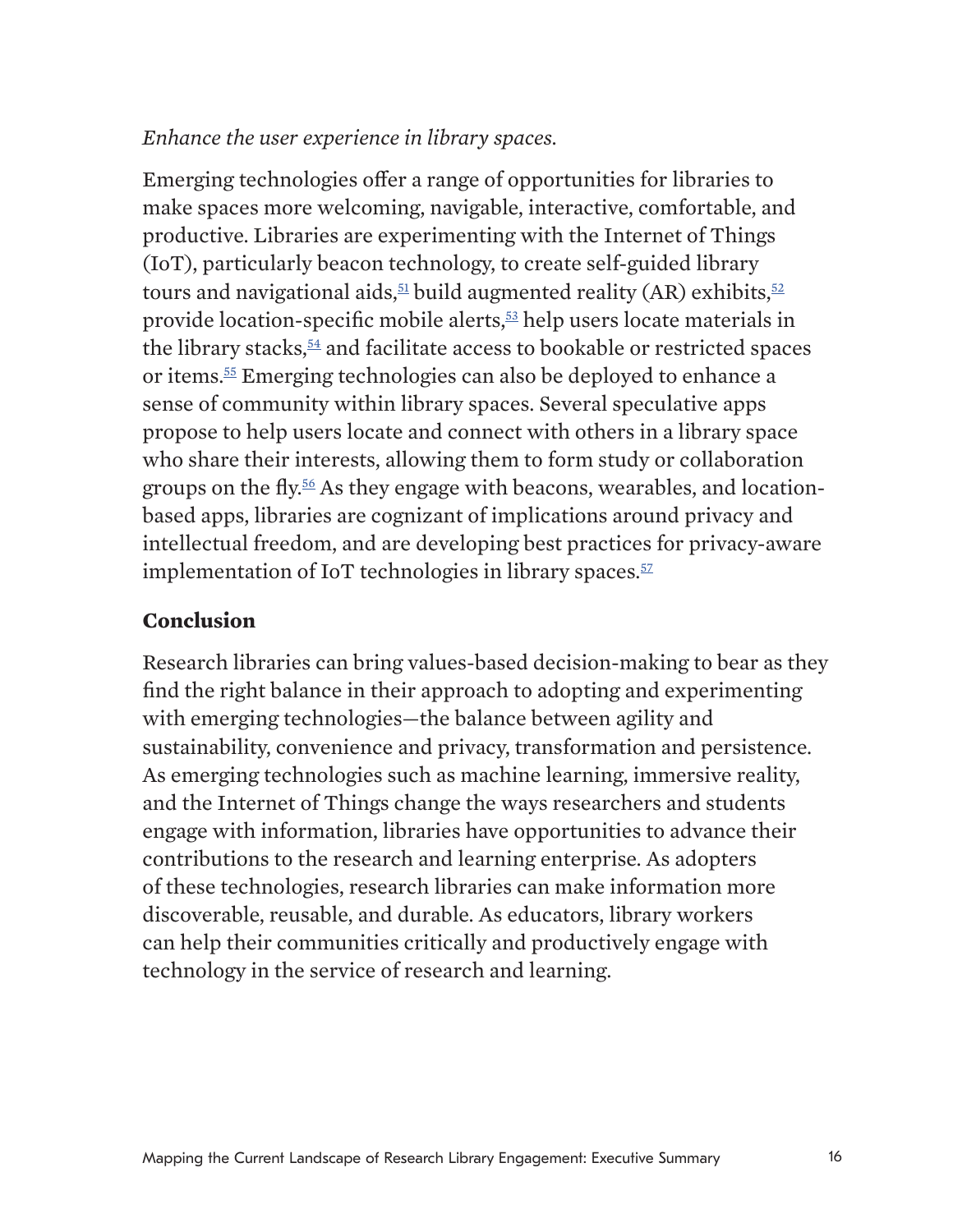# <span id="page-16-0"></span>**Endnotes**

- 1. Klaus Schwab, "The Fourth Industrial Revolution: What It Means, How to Respond," World Economic Forum, January 14, 2016, [https://www.weforum.org/agenda/2016/01/the-fourth-industrial](https://www.weforum.org/agenda/2016/01/the-fourth-industrial-revolution-what-it-means-and-how-to-respond/)[revolution-what-it-means-and-how-to-respond/](https://www.weforum.org/agenda/2016/01/the-fourth-industrial-revolution-what-it-means-and-how-to-respond/).
- 2. Donna Ellen Frederick, "Libraries, Data and the Fourth Industrial Revolution," Data Deluge Column, *Library Hi Tech News* 33, no. 5 (July 4, 2016): 9–12, [https://doi.org/10.1108/LHTN-05-2016-0025.](https://doi.org/10.1108/LHTN-05-2016-0025)
- <span id="page-16-1"></span>3. "ML is a subset of the larger field of artificial intelligence (AI) that 'focuses on teaching computers how to learn without the need to be programmed for specific tasks,' note Sujit Pal and Antonio Gulli in *[Deep Learning with Keras](https://www.oreilly.com/library/view/deep-learning-with/9781787128422/?_ga=2.169675048.848386188.1582122340-1714920079.1582122340)*. 'In fact, the key idea behind ML is that it is possible to create algorithms that learn from and make predictions on data.' "—James Furbush, "Machine Learning: A Quick and Simple Definition, O'Reilly, May 3, 2018, [https://](https://www.oreilly.com/ideas/machine-learning-a-quick-and-simple-definition) [www.oreilly.com/ideas/machine-learning-a-quick-and-simple](https://www.oreilly.com/ideas/machine-learning-a-quick-and-simple-definition)[definition.](https://www.oreilly.com/ideas/machine-learning-a-quick-and-simple-definition)
- <span id="page-16-2"></span>4. "The World's Most Valuable Resource Is No Longer Oil, but Data," Leaders, *The Economist*, May 6, 2017, [https://www.economist.com/](https://www.economist.com/leaders/2017/05/06/the-worlds-most-valuable-resource-is-no-longer-oil-but-data) [leaders/2017/05/06/the-worlds-most-valuable-resource-is-no](https://www.economist.com/leaders/2017/05/06/the-worlds-most-valuable-resource-is-no-longer-oil-but-data)[longer-oil-but-data.](https://www.economist.com/leaders/2017/05/06/the-worlds-most-valuable-resource-is-no-longer-oil-but-data)
- <span id="page-16-3"></span>5. The definition of emerging technologies developed by Rotolo, Hicks, and Martin "identifies five attributes that feature in the emergence of novel technologies. These are: (i) radical novelty, (ii) relatively fast growth, (iii) coherence, (iv) prominent impact, and (v) uncertainty and ambiguity."—Daniele Rotolo, Diana Hicks, and Ben R. Martin, "What Is an Emerging Technology?," preprint, submitted February 13, 2015, last revised January 4, 2016, [https://](https://arxiv.org/abs/1503.00673) [arxiv.org/abs/1503.00673.](https://arxiv.org/abs/1503.00673)
- <span id="page-16-4"></span>6. "'None of This Is Really about Technology' — Digital Transformation and Culture Change," *Jisc* (blog), January 21,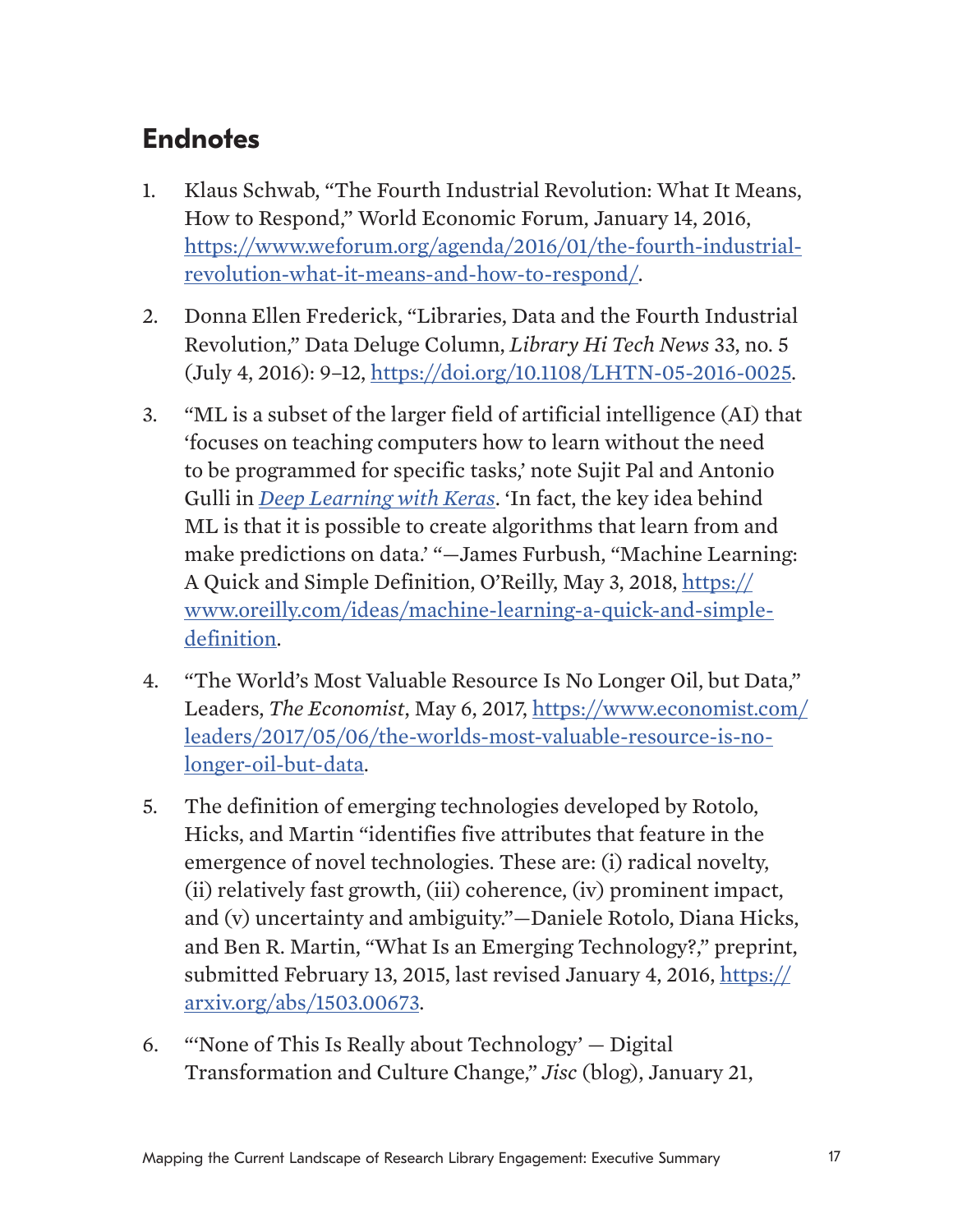2020, [https://www.jisc.ac.uk/news/none-of-this-is-really-about](https://www.jisc.ac.uk/news/none-of-this-is-really-about-technology-digital-transformation-and-culture-change-21-jan-2020)[technology-digital-transformation-and-culture-change-21](https://www.jisc.ac.uk/news/none-of-this-is-really-about-technology-digital-transformation-and-culture-change-21-jan-2020) [jan-2020.](https://www.jisc.ac.uk/news/none-of-this-is-really-about-technology-digital-transformation-and-culture-change-21-jan-2020)

- <span id="page-17-0"></span>7. Thomas Padilla, *Responsible Operations: DataScience, Machine Learning, and AI in Libraries* (Dublin, OH: OCLC, 2019), [https://](https://doi.org/10.25333/xk7z-9g97) [doi.org/10.25333/xk7z-9g97](https://doi.org/10.25333/xk7z-9g97).
- <span id="page-17-1"></span>8. For the purposes of this paper we use the following definition of AI from the Association for the Advancement of Artificial Intelligence (AAAI): "the scientific understanding of the mechanisms underlying thought and intelligent behavior and their embodiment in machines."—AAAI, "Information about AI from the News, Publications, and Conferences," *AITopics*, accessed February 19, 2020,<https://aitopics.org/search>.
- 9. Clifford A. Lynch, "Machine Learning, Archives and Special Collections: A High Level View," *ICA Blog*, International Council on Archives, October 2, 2019, [https://blog-ica.org/2019/10/02/](https://blog-ica.org/2019/10/02/machine-learning-archives-and-special-collections-a-high-level-view/) [machine-learning-archives-and-special-collections-a-high-level](https://blog-ica.org/2019/10/02/machine-learning-archives-and-special-collections-a-high-level-view/)[view/](https://blog-ica.org/2019/10/02/machine-learning-archives-and-special-collections-a-high-level-view/).
- 10. Ian Bogost, " 'Artificial Intelligence' Has Become Meaningless," *The Atlantic*, March 4, 2017, [https://www.theatlantic.](https://www.theatlantic.com/technology/archive/2017/03/what-is-artificial-intelligence/518547/) [com/technology/archive/2017/03/what-is-artificial](https://www.theatlantic.com/technology/archive/2017/03/what-is-artificial-intelligence/518547/)[intelligence/518547/.](https://www.theatlantic.com/technology/archive/2017/03/what-is-artificial-intelligence/518547/)
- 11. Matthew Short, "Text Mining and Subject Analysis for Fiction; or, Using Machine Learning and Information Extraction to Assign Subject Headings to Dime Novels," *Cataloging & Classification Quarterly* 57, no. 5 (2019): 315–36, [https://doi.org/10.1080/016393](https://doi.org/10.1080/01639374.2019.1653413) [74.2019.1653413;](https://doi.org/10.1080/01639374.2019.1653413) Rachael Goh, "Using Named Entity Recognition for Automatic Indexing" (paper presented at IFLA WLIC 2018: "Transform Libraries, Transform Societies," Kuala Lumpur, Malaysia, 2018), [http://library.ifla.org/id/eprint/2214;](http://library.ifla.org/2214/) Martijn Kleppe et al., *Exploration Possibilities Automated Generation of Metadata* (The Hague: National Library of the Netherlands, August 23, 2019),<https://doi.org/10.5281/zenodo.3375192>.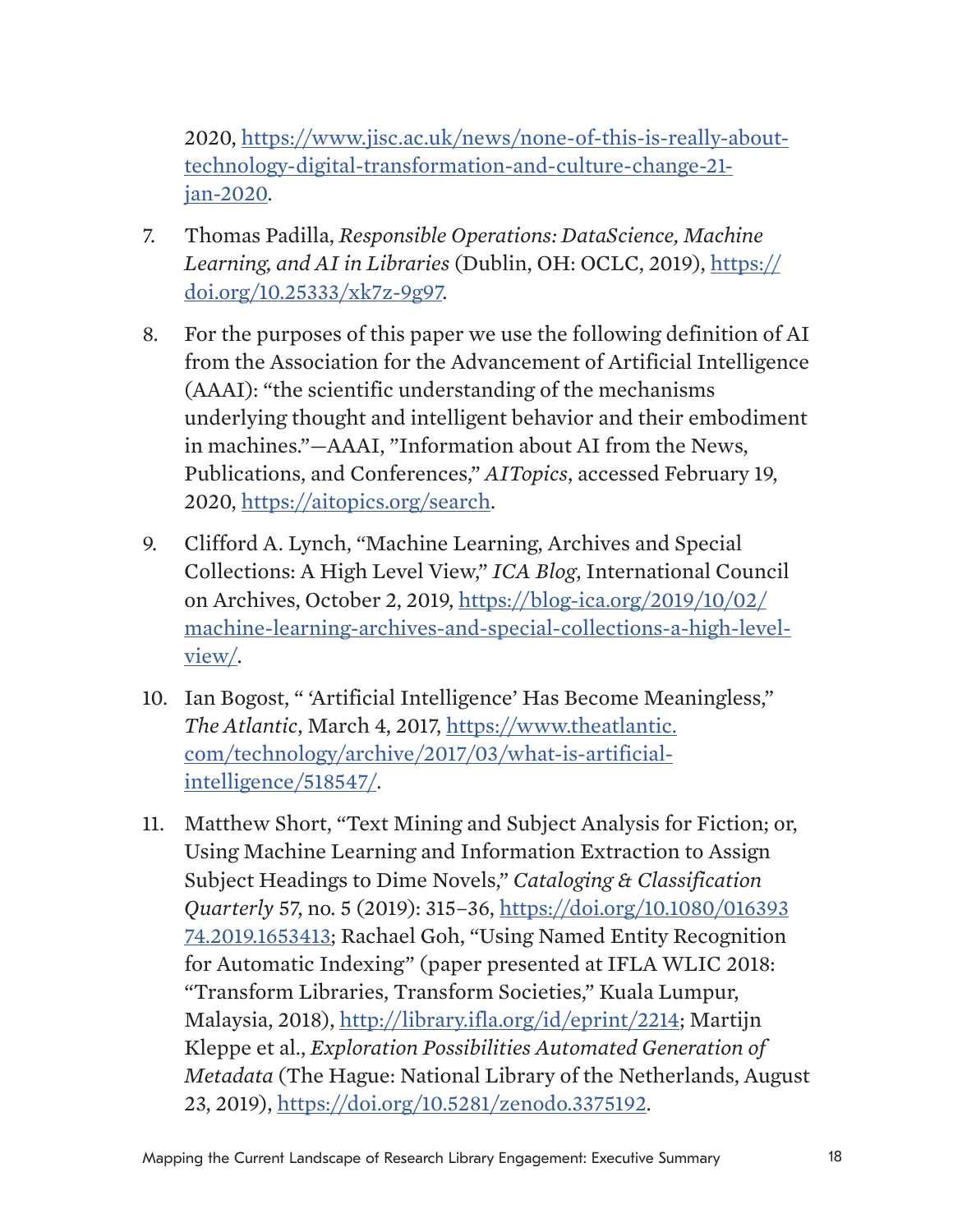- 12. Nicolas Fiorini et al., "PubMed Labs: An Experimental System for Improving Biomedical Literature Search," *Database: The Journal of Biological Databases and Curation* 2018 (September 18, 2018), <https://doi.org/10.1093/database/bay094>; Victoria L. Rubin, Yimin Chen, and Lynne Marie Thorimbert, "Artificially Intelligent Conversational Agents in Libraries," *Library Hi Tech* 28, no. 4 (2010): 496–522, [https://doi.org/10.1108/07378831011096196.](https://doi.org/10.1108/07378831011096196)
- 13. Lindsay McKenzie, "A New Home for AI: The Library," *Inside Higher Ed*, January 17, 2018, [https://www.insidehighered.](https://www.insidehighered.com/news/2018/01/17/rhode-island-hopes-putting-artificial-intelligence-lab-library-will-expand-ais-reach) [com/news/2018/01/17/rhode-island-hopes-putting-artificial](https://www.insidehighered.com/news/2018/01/17/rhode-island-hopes-putting-artificial-intelligence-lab-library-will-expand-ais-reach)[intelligence-lab-library-will-expand-ais-reach.](https://www.insidehighered.com/news/2018/01/17/rhode-island-hopes-putting-artificial-intelligence-lab-library-will-expand-ais-reach)
- <span id="page-18-0"></span>14. Padilla, *Responsible Operations*.
- 15. Jean-Christophe Plantin, Carl Lagoze, and Paul N. Edwards, "Re-Integrating Scholarly Infrastructure: The Ambiguous Role of Data Sharing Platforms," *Big Data & Society* 5, no. 1 (January–June 2018): 1–14, [https://doi.org/10.1177/2053951718756683.](https://doi.org/10.1177/2053951718756683)
- 16. Barend Mons, "FAIR Science for Social Machines: Let's Share Metadata Knowlets in the Internet of FAIR Data and Services," *Data Intelligence* 1, no. 1 (Winter 2019): 22–42, [https://doi.](https://doi.org/10.1162/dint_a_00002) [org/10.1162/dint\\_a\\_00002.](https://doi.org/10.1162/dint_a_00002)
- 17. Zhiwu Xie et al., "Towards Use and Reuse Driven Big Data Management," in *JCDL '15: Proceedings of the 15th ACM/ IEEE-CS Joint Conference on Digital Libraries* (New York: Association for Computing Machinery, 2015), 65–74, [https://doi.](https://doi.org/10.1145/2756406.2756924) [org/10.1145/2756406.2756924.](https://doi.org/10.1145/2756406.2756924)
- <span id="page-18-1"></span>18. Matt Burton et al., *Shifting to Data Savvy: The Future of Data Science in Libraries* (Pittsburgh: University of Pittsburgh, 2018), <http://d-scholarship.pitt.edu/33891/>.
- 19. Lorcan Dempsey, "Library Collections in the Life of the User: Two Directions," *LIBER Quarterly* 26, no. 4 (October 11, 2016): 338–59, [https://doi.org/10.18352/lq.10170.](https://doi.org/10.18352/lq.10170)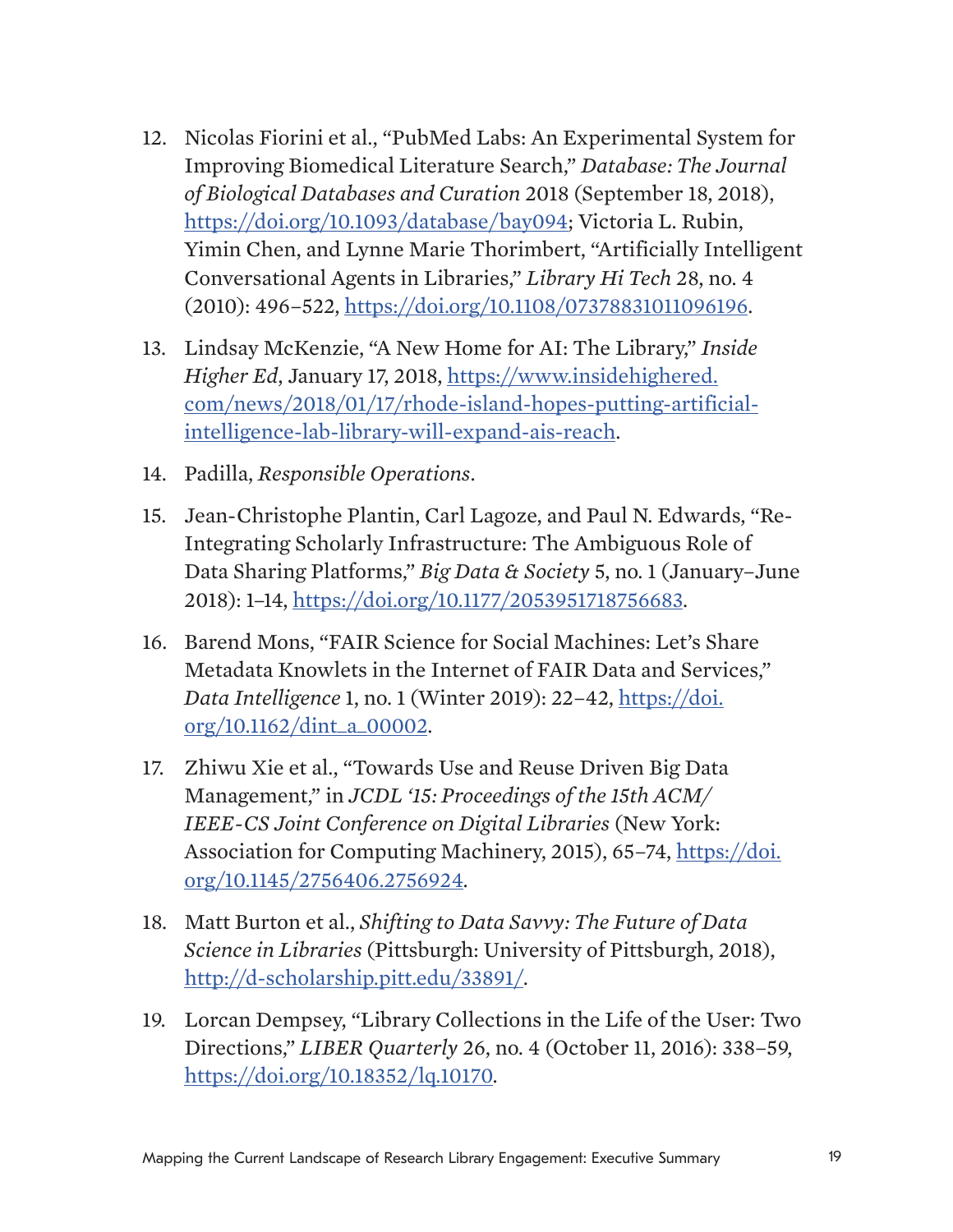- <span id="page-19-0"></span>20. Carole Palmer, interview by author, October 30, 2019.
- <span id="page-19-1"></span>21. Danielle Cooper and Rebecca Springer, *Data Communities: A New Model for Supporting STEM Data Sharing*, Issue Brief (New York: Ithaka S+R, May 13, 2019), [https://doi.org/10.18665/sr.311396.](https://doi.org/10.18665/sr.311396)
- 22. Clifford A. Lynch, "Reader Privacy: The New Shape of the Threat," *Research Library Issues*, no. 297 (2019): 7–14, [https://doi.](https://doi.org/10.29242/rli.297.2) [org/10.29242/rli.297.2](https://doi.org/10.29242/rli.297.2).
- 23. Marshall Breeding, "Strengthening Patron Engagement while Protecting Privacy," *Computers in Libraries* 38, no. 8 (October 2018): 18–20.
- 24. Kyle M.L. Jones and Dorothea Salo, "Learning Analytics and the Academic Library: Professional Ethics Commitments at a Crossroads," *College & Research Libraries* 79, no. 3 (April 2018): 304–23,<https://doi.org/10.5860/crl.79.3.304>.
- <span id="page-19-2"></span>25. Tony Ageh and Brent Reidy, interview by author, October 30, 2019.
- 26. Andrew M. Cox, Stephen Pinfield, and Sophie Rutter, "The Intelligent Library: Thought Leaders' Views on the Likely Impact of Artificial Intelligence on Academic Libraries," *Library Hi Tech* 37, no.3 (2019): 418–35, [https://doi.org/10.1108/LHT-08-2018-0105.](https://doi.org/10.1108/LHT-08-2018-0105)
- 27. David Attis and Colin Koproske, "Thirty Trends Shaping the Future of Academic Libraries," *Learned Publishing* 26, no. 1 (January 2013): 18–23, [https://doi.org/10.1087/20130104;](https://doi.org/10.1087/20130104) John Akeroyd, "Discovery Systems: Are They Now the Library?," *Learned Publishing* 30, no. 1 (January 2017): 87–89, [https://doi.](https://doi.org/10.1002/leap.1085) [org/10.1002/leap.1085.](https://doi.org/10.1002/leap.1085)
- 28. Stuart Snydman, Robert Sanderson, and Tom Cramer, "The International Image Interoperability Framework (IIIF): A Community & Technology Approach for Web-Based Images," in *Archiving Conference*, vol. 2015 (Springfield, VA: Society for Imaging Science and Technology, 2015), 16–21.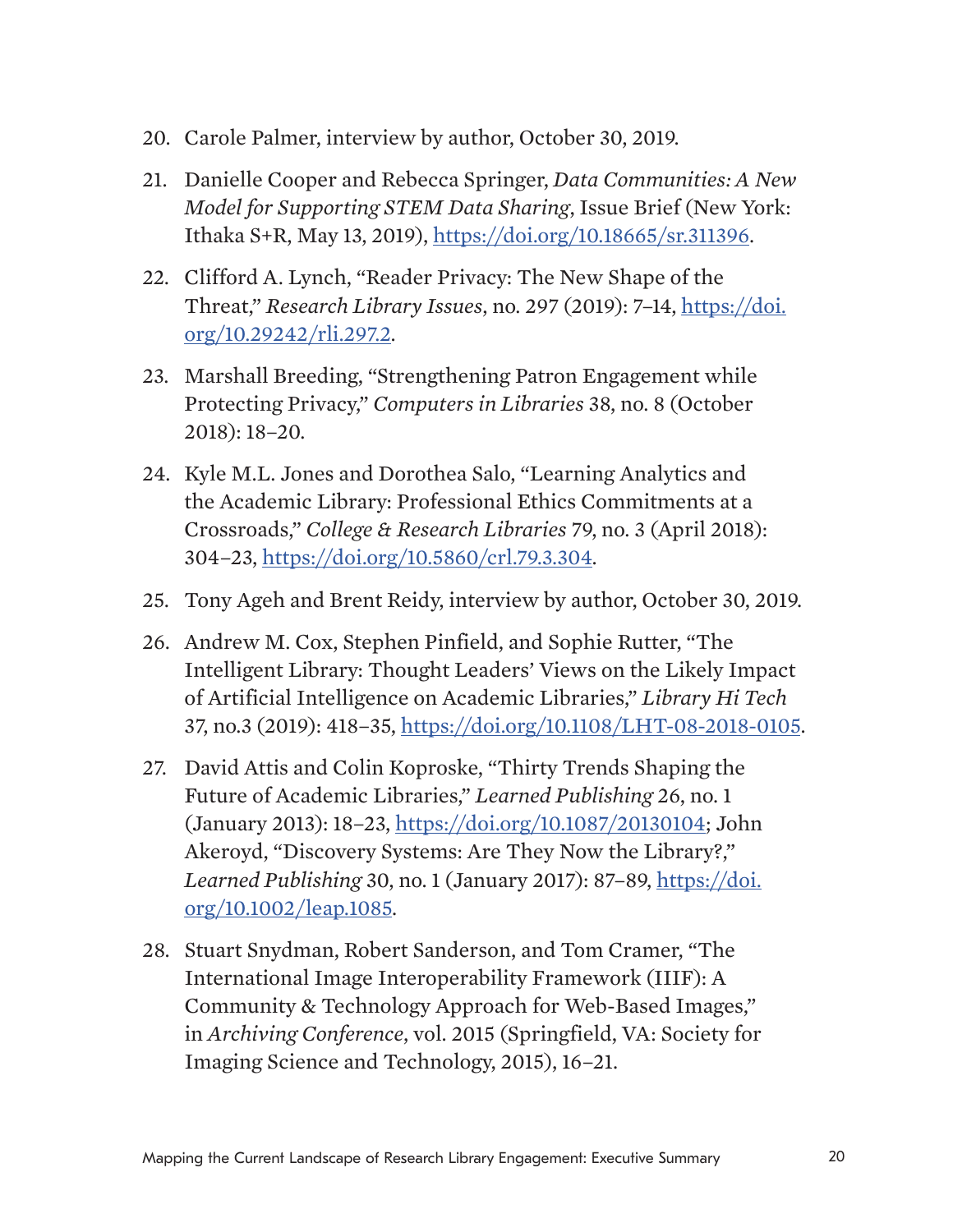- 29. Lorcan Dempsey, "Libraries and the Informational Future: Some Notes," *Information Services & Use* 32, no. 3–4 (2012): 203–14, <https://doi.org/10.3233/ISU-2012-0670>.
- 30. Roger C. Schonfeld, "Does Discovery Still Happen in the Library? Roles and Strategies for a Shifting Reality," *Ithaka S+R* (blog), September 24, 2014, [https://sr.ithaka.org/blog/does](https://sr.ithaka.org/blog/does-discovery-still-happen-in-the-library-roles-and-strategies-for-a-shi)[discovery-still-happen-in-the-library-roles-and-strategies-for](https://sr.ithaka.org/blog/does-discovery-still-happen-in-the-library-roles-and-strategies-for-a-shi)[a-shifting-reality/](https://sr.ithaka.org/blog/does-discovery-still-happen-in-the-library-roles-and-strategies-for-a-shi); David Weinberger, "Library as Platform," *Library Journal*, September 4, 2012, [https://www.libraryjournal.](https://www.libraryjournal.com?detailStory=by-david-weinberger) [com?detailStory=by-david-weinberger](https://www.libraryjournal.com?detailStory=by-david-weinberger).
- 31. Mark D. Wilkinson et al., "The FAIR Guiding Principles for Scientific Data Management and Stewardship," *Scientific Data* 3 (2016), [https://doi.org/10.1038/sdata.2016.18.](https://doi.org/10.1038/sdata.2016.18)
- 32. Mark Bell et al., "Underscoring Archival Authenticity with Blockchain Technology," *Insights* 32, no. 1 (2019): 21, [https://doi.](https://doi.org/10.1629/uksg.470) [org/10.1629/uksg.470.](https://doi.org/10.1629/uksg.470)
- 33. Glenn D. Tiffert, "Peering Down the Memory Hole: Censorship, Digitization, and the Fragility of Our Knowledge Base," *American Historical Review* 124, no. 2 (April 2019): 550–68, [https://doi.](https://doi.org/10.1093/ahr/rhz286) [org/10.1093/ahr/rhz286](https://doi.org/10.1093/ahr/rhz286).
- <span id="page-20-0"></span>34. Oya Y. Rieger, *The State of Digital Preservation in 2018: A Snapshot of Challenges and Gaps*, Issue Brief (New York: Ithaka S+R, October 29, 2018),<https://doi.org/10.18665/sr.310626>.
- <span id="page-20-1"></span>35. Carol A. Mandel, *Can We Do More? An Examination of Potential Roles, Contributors, Incentives, and Frameworks to Sustain Large-Scale Digital Preservation* (Arlington, VA: Council on Library and Information Resources, September 2019), [https://clir-dlf.app.box.](https://clir-dlf.app.box.com/s/31tc6nrua3cj8jjwoymee78gl3plzlo2) [com/s/31tc6nrua3cj8jjwoymee78gl3plzlo2.](https://clir-dlf.app.box.com/s/31tc6nrua3cj8jjwoymee78gl3plzlo2)
- <span id="page-20-2"></span>36. There are many definitions of big data. This report may be helpful to the reader: *NIST Big Data Interoperability Framework: Volume 1, Definitions*, NIST Special Publication 1500-1 (Washington, DC: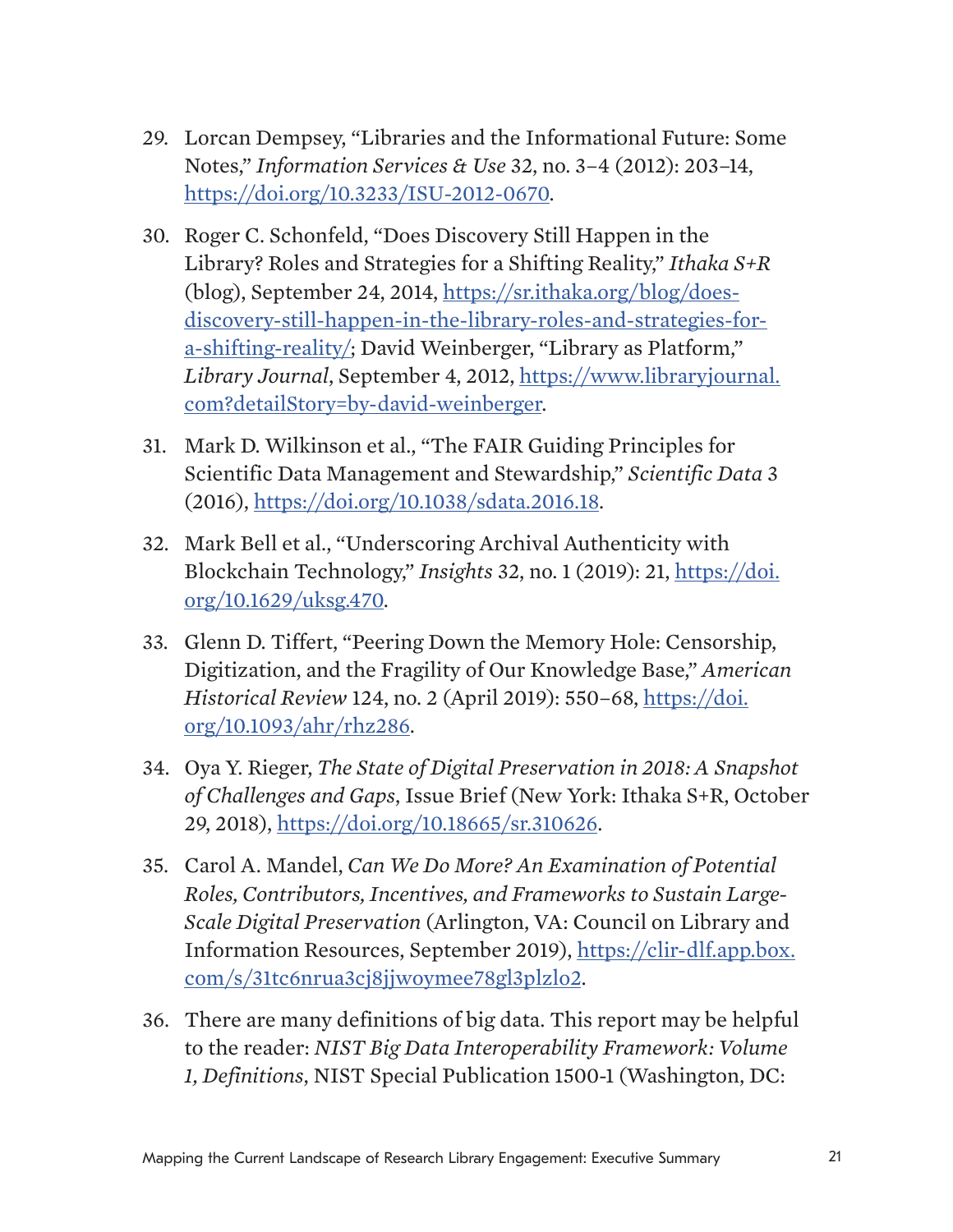US Department of Commerce, National Institute of Standards and Technology, September 16, 2015), [https://bigdatawg.nist.gov/\\_](https://bigdatawg.nist.gov/_uploadfiles/NIST.SP.1500-1.pdf) [uploadfiles/NIST.SP.1500-1.pdf](https://bigdatawg.nist.gov/_uploadfiles/NIST.SP.1500-1.pdf).

- 37. Zhiwu Xie and Edward A. Fox, "Advancing Library Cyberinfrastructure for Big Data Sharing and Reuse," *Information Services & Use* 37, no. 3 (2017): 319–23, [https://doi.org/10.3233/ISU-](https://doi.org/10.3233/ISU-170853)[170853.](https://doi.org/10.3233/ISU-170853)
- 38. Christine L. Borgman, "Whose Text, Whose Mining, and to Whose Benefit?," accepted for publication in *Quantitative Social Sciences*, December 3, 2019, [https://escholarship.org/uc/item/3682b9j6.](https://escholarship.org/uc/item/3682b9j6)
- <span id="page-21-0"></span>39. Thomas Padilla et al., *Final Report — Always Already Computational: Collections as Data*, May 22, 2019, [https://doi.](https://zenodo.org/record/3152935#.XlGJBC3Mx0s) [org/10.5281/zenodo.3152935.](https://zenodo.org/record/3152935#.XlGJBC3Mx0s)
- 40. Michael Ridley, "Training Datasets, Classification, and the LIS Field," *Library AI* (blog), September 26, 2019, [https://libraryai.](https://libraryai.blog.ryerson.ca/2019/09/26/training-datasets-classification-and-the-lis-field/) [blog.ryerson.ca/2019/09/26/training-datasets-classification-and](https://libraryai.blog.ryerson.ca/2019/09/26/training-datasets-classification-and-the-lis-field/)[the-lis-field/](https://libraryai.blog.ryerson.ca/2019/09/26/training-datasets-classification-and-the-lis-field/).
- <span id="page-21-1"></span>41. National Academies of Sciences, Engineering, and Medicine, *Open Science by Design: Realizing a Vision for 21st Century Research* (Washington, DC: National Academies Press, 2018), [https://doi.](https://doi.org/10.17226/25116) [org/10.17226/25116](https://doi.org/10.17226/25116).
- 42. Jennifer Muilenburg and Judy Ruttenberg, "New Collaboration for New Education: Libraries in the Moore-Sloan Data Science Environments," *Research Library Issues*, no. 298 (2019): 16–27, [https://doi.org/10.29242/rli.298.3.](https://doi.org/10.29242/rli.298.3)
- 43. Jeffrey C. Oliver et al., "Data Science Support at the Academic Library," *Journal of Library Administration* 59, no. 3 (2019): 241–57, [https://doi.org/10.1080/01930826.2019.1583015.](https://doi.org/10.1080/01930826.2019.1583015)
- 44. Thea P. Atwood et al., "Joining Together to Build More: The New England Software Carpentry Library Consortium," *Journal of eScience Librarianship* 8, no. 1 (2019): 5, [https://doi.org/10.7191/](https://doi.org/10.7191/jeslib.2019.1161)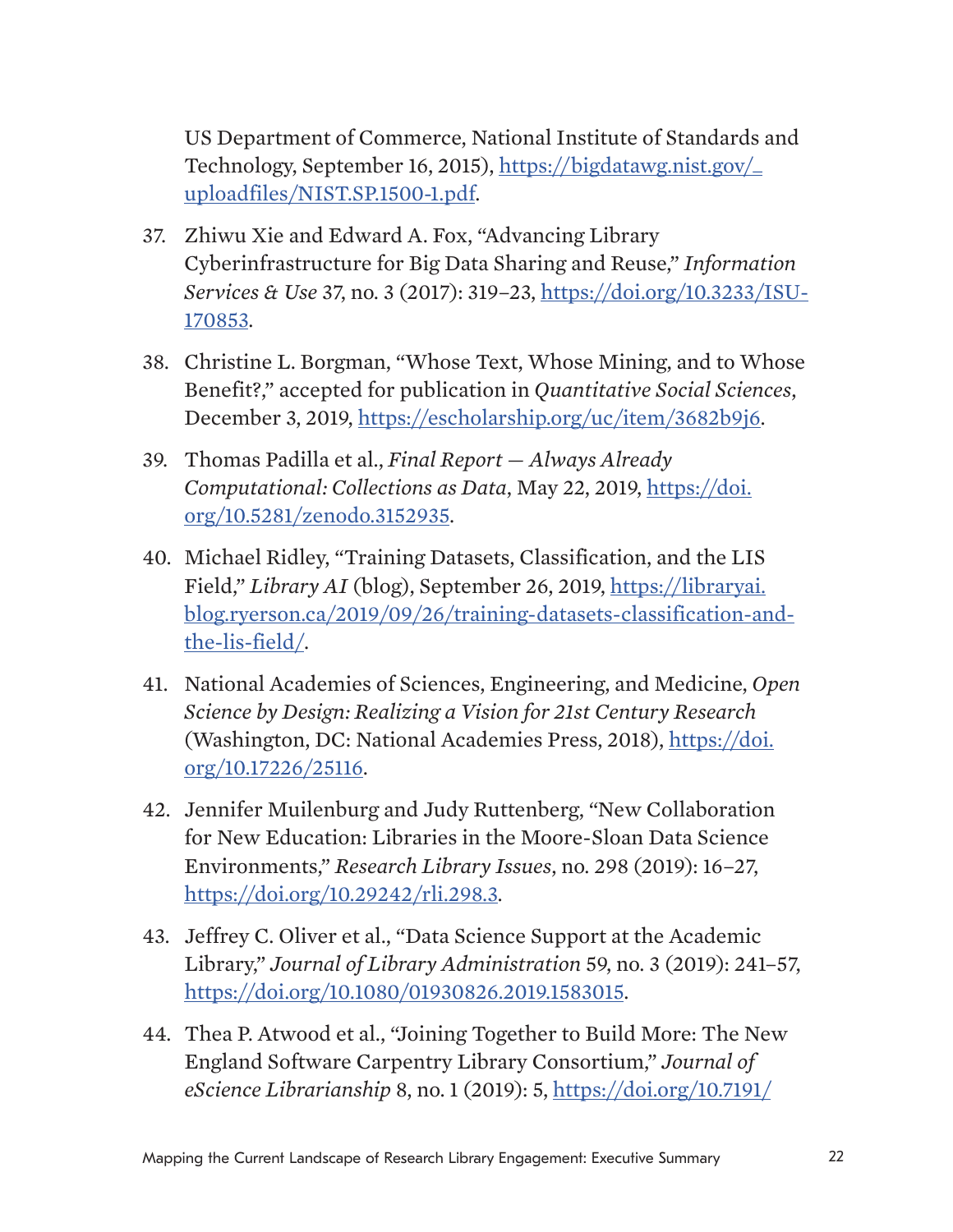[jeslib.2019.1161;](https://doi.org/10.7191/jeslib.2019.1161) see also "Foundations for Research Computing: A University-wide Initiative," Columbia University, accessed February 19, 2020, <https://rcfoundations.research.columbia.edu>.

- 45. Lisa M. Federer and Douglas J. Joubert, "Providing Library Support for Interactive Scientific and Biomedical Visualizations with Tableau," *Journal of eScience Librarianship* 7, no. 1 (2018): e1120, [https://doi.org/10.7191/jeslib.2018.1120.](https://doi.org/10.7191/jeslib.2018.1120)
- 46. Victoria Szabo, "Collaborative and Lab-Based Approaches to 3D and VR/AR in the Humanities," in *3D/VR in the Academic Library: Emerging Practices and Trends*, ed. Jennifer Grayburn et al. (Arlington, VA: Council on Library and Information Resources, February 2019), [https://www.clir.org/pubs/reports/pub176/;](https://www.clir.org/pubs/reports/pub176/) also see, for example, "The 99 AI Challenge," University of Toronto Libraries, accessed February 19, 2020, [https://onesearch.library.](https://onesearch.library.utoronto.ca/ai-challenge) [utoronto.ca/ai-challenge.](https://onesearch.library.utoronto.ca/ai-challenge)
- 47. Morgan Zalot, "Temple Libraries Launches Interdisciplinary Cultural Analytics Certificate," *Temple Now*, Temple University, June 3, 2019, [https://news.temple.edu/news/2019-06-03/temple](https://news.temple.edu/news/2019-06-03/temple-libraries-launches-interdisciplinary-cultural-analytics-certificate)[libraries-launches-interdisciplinary-cultural-analytics-certificate.](https://news.temple.edu/news/2019-06-03/temple-libraries-launches-interdisciplinary-cultural-analytics-certificate)
- 48. Jennifer Sparrow, "Digital Fluency: Preparing Students to Create Big, Bold Problems," *EDUCAUSE Review*, March 12, 2018, [https://](https://er.educause.edu/articles/2018/3/digital-fluency-preparing-students-to-create-big-bold-problems) [er.educause.edu/articles/2018/3/digital-fluency-preparing](https://er.educause.edu/articles/2018/3/digital-fluency-preparing-students-to-create-big-bold-problems)[students-to-create-big-bold-problems.](https://er.educause.edu/articles/2018/3/digital-fluency-preparing-students-to-create-big-bold-problems)
- <span id="page-22-0"></span>49. Joan K. Lippincott and Diane Goldenberg-Hart, *Digital Scholarship Centers: Trends & Good Practice* (Washington, DC: Coalition for Networked Information, 2014), [https://www.cni.org/wp-content/](https://www.cni.org/wp-content/uploads/2014/11/CNI-Digitial-Schol.-Centers-report-2014.web_.pdf) [uploads/2014/11/CNI-Digitial-Schol.-Centers-report-2014.web\\_.](https://www.cni.org/wp-content/uploads/2014/11/CNI-Digitial-Schol.-Centers-report-2014.web_.pdf) [pdf.](https://www.cni.org/wp-content/uploads/2014/11/CNI-Digitial-Schol.-Centers-report-2014.web_.pdf)
- 50. Yi Shen, "Intelligent Infrastructure, Ubiquitous Mobility, and Smart Libraries – Innovate for the Future," *Data Science Journal*  18, no. 1 (March 21, 2019): 11, [https://doi.org/10.5334/dsj-2019-011.](https://doi.org/10.5334/dsj-2019-011)